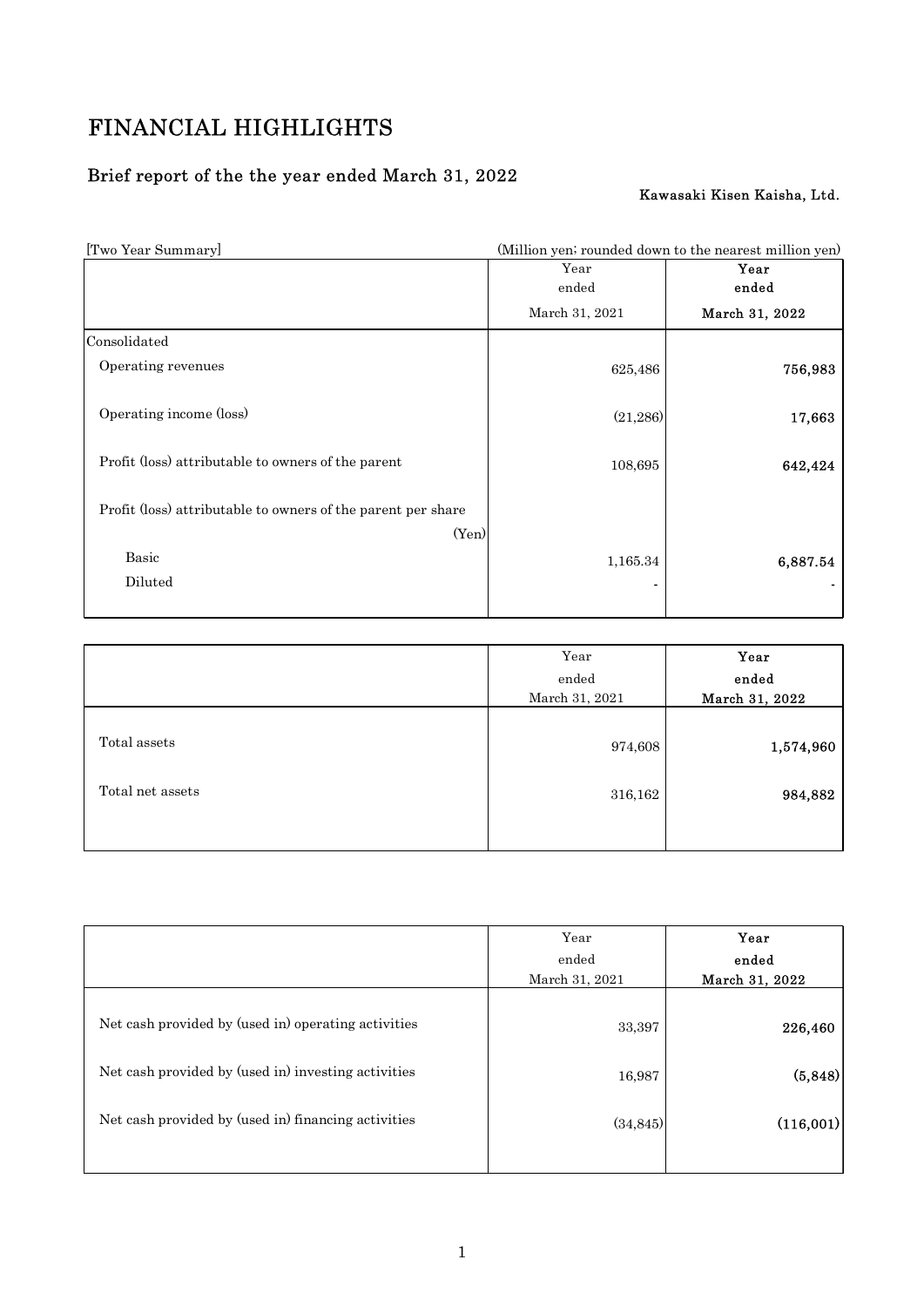## 1. Qualitative Information and Financial Statement

## (1) Qualitative Information about the Consolidated Operating Result

1)Summary of Consolidated Operating Results for FY2021

## (Billion Yen; rounded to the nearest 100 million yen)

|                                                    | Fiscal Year 2020<br>(Ended March 31, 2021) | <b>Fiscal Year 2021</b><br>(Ended March 31, 2022) | Change | $%$ Change |
|----------------------------------------------------|--------------------------------------------|---------------------------------------------------|--------|------------|
| Operating revenues                                 | 625.5                                      | 757.0                                             | 131.5  | 21.0%      |
| Operating income (loss)                            | (21.3)                                     | 17.7                                              | 38.9   |            |
| Ordinary income (loss)                             | 89.5                                       | 657.5                                             | 568.0  | 634.7%     |
| Profit (loss) attributable to owners of the parent | 108.7                                      | 642.4                                             | 533.7  | 491.0%     |

| Exchange Rate (¥/US\$)<br>(12-month average)   | ¥105.79        | ¥112.06        | 46.27          | $5.9\%$ |
|------------------------------------------------|----------------|----------------|----------------|---------|
| Fuel oil price (US\$/MT)<br>(12-month average) | <b>US\$363</b> | <b>US\$551</b> | <b>US\$188</b> | 51.7%   |

Due to significant business performance improvement of OCEAN NETWORK EXPRESS PTE. LTD. (hereinafter referred to as "ONE"), the company recorded 640.992 billion yen of equity in earnings of unconsolidated subsidiaries and affiliates for the fiscal year 2021. Within the recorded equity in earnings of unconsolidated subsidiaries and affiliates, "ONE" accounted for 635.378 billion yen for the fiscal year 2021, and 220.303 billion yen in the fourth quarter alone.

Performance per segment was as follows.

# (Billion Yen; rounded to the nearest 100 million yen)

|                                 |                       | Fiscal Year 2020<br>(Ended March 31, 2021) | <b>Fiscal Year 2021</b><br>(Ended March 31, 2022) | Change | % Change   |
|---------------------------------|-----------------------|--------------------------------------------|---------------------------------------------------|--------|------------|
|                                 | Operating revenues    | 182.0                                      | 276.5                                             | 94.5   | 51.9%      |
| Dry bulk                        | Segment profit (loss) | (9.1)                                      | 23.7                                              | 32.9   |            |
| Energy resource                 | Operating revenues    | 77.6                                       | 89.7                                              | 12.1   | 15.6%      |
| transport                       | Segment profit (loss) | 1.1                                        | 4.8                                               | 3.7    | 344.9%     |
|                                 | Operating revenues    | 339.7                                      | 380.2                                             | 40.5   | 11.9%      |
| Product logistics               | Segment profit (loss) | 104.5                                      | 640.8                                             | 536.3  | 513.0%     |
|                                 | Operating revenues    | 26.2                                       | 10.6                                              | (15.6) | $(59.6\%)$ |
| Other                           | Segment profit (loss) | 1.1                                        | (0.1)                                             | (1.2)  |            |
| Adjustments and<br>eliminations | Segment profit (loss) | (8.1)                                      | (11.7)                                            | (3.6)  |            |
| Total                           | Operating revenues    | 625.5                                      | 757.0                                             | 131.5  | 21.0%      |
|                                 | Segment profit (loss) | 89.5                                       | 657.5                                             | 568.0  | 634.7%     |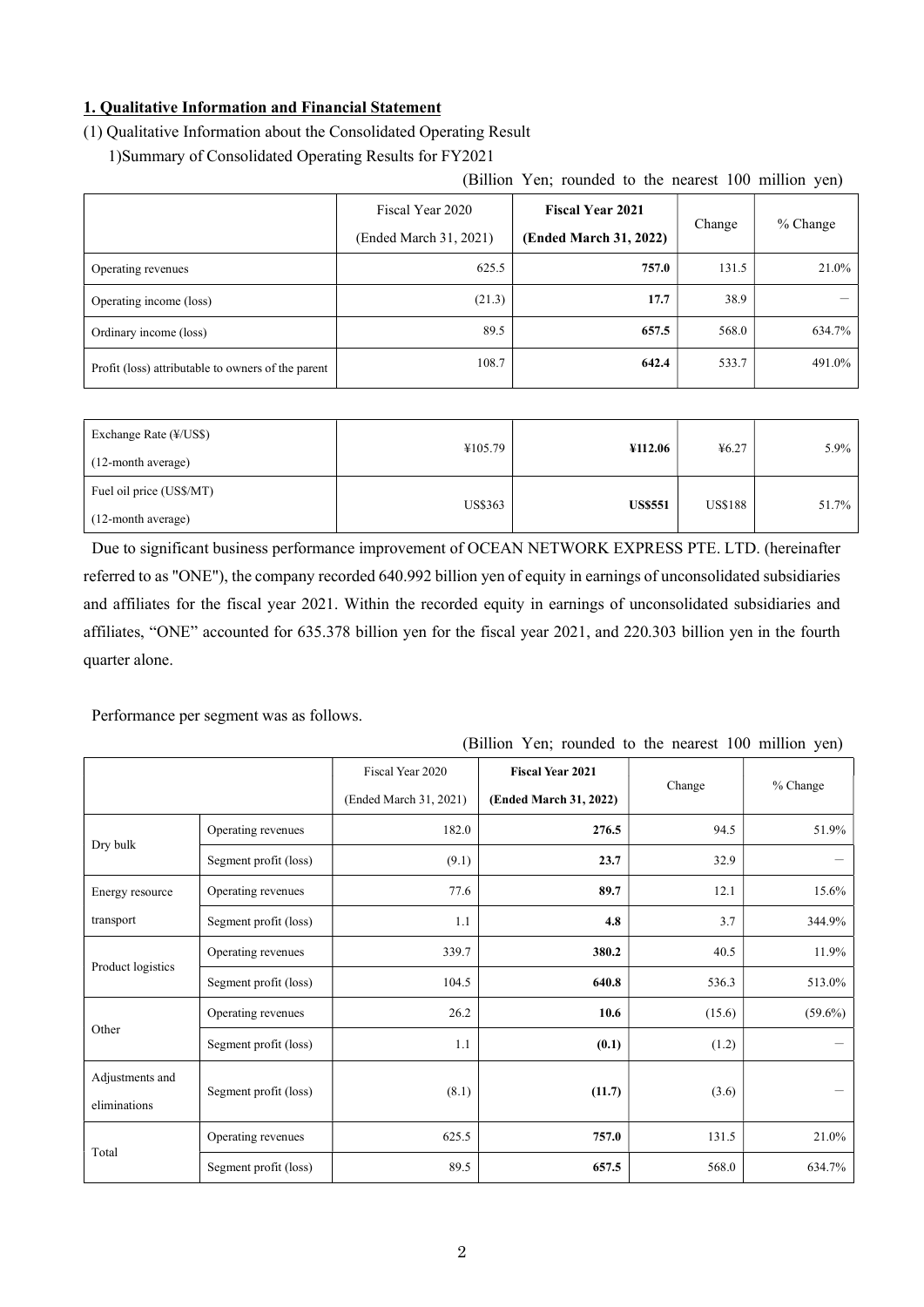### (i) Dry Bulk Segment

#### Dry Bulk Business

In the Cape-size sector, market rates stayed mostly firm in the first half due to robust transportation demand in various countries, including China, and remained at a high level toward the middle of the fiscal year as a result of the strengthening of quarantine systems intended to prevent the expansion of COVID-19 and the tightening of the vessel supply-demand balance caused by an increase in port congestion in the Far East. In the second half, transportation demand weakened as China curbed crude steel production. Although market rates declined toward the end of the fiscal year because of the effects of a decrease in shipments due to unfavorable weather in major production regions, they mostly stayed firm throughout the year, despite some fluctuations.

In the medium and small vessel sector, market rates rose toward the middle of the fiscal year because of the effects of port congestion as well as an increase in demand for transportation of coal and minor bulk cargoes, and due to recovery in industrial activity in China and robust demand for grain imports from Brazil to China. In the second half, market rates declined due to the easing of port congestion and disruptions caused by a ban on exports of Indonesian coal, but toward the end of the fiscal year, the market rates rose again because of a change in patterns of transportation from alternative supply sources of grains and other cargoes due to the effects of the situations in Russia and Ukraine.

Under these circumstances, the Group strived to manage the market exposures appropriately and reduce operation costs and improve vessel operation efficiency.

As a result, the overall Dry Bulk Segment recorded a year-on-year increase in revenue and returned to profitability.





Duration: 2017/03~2022/03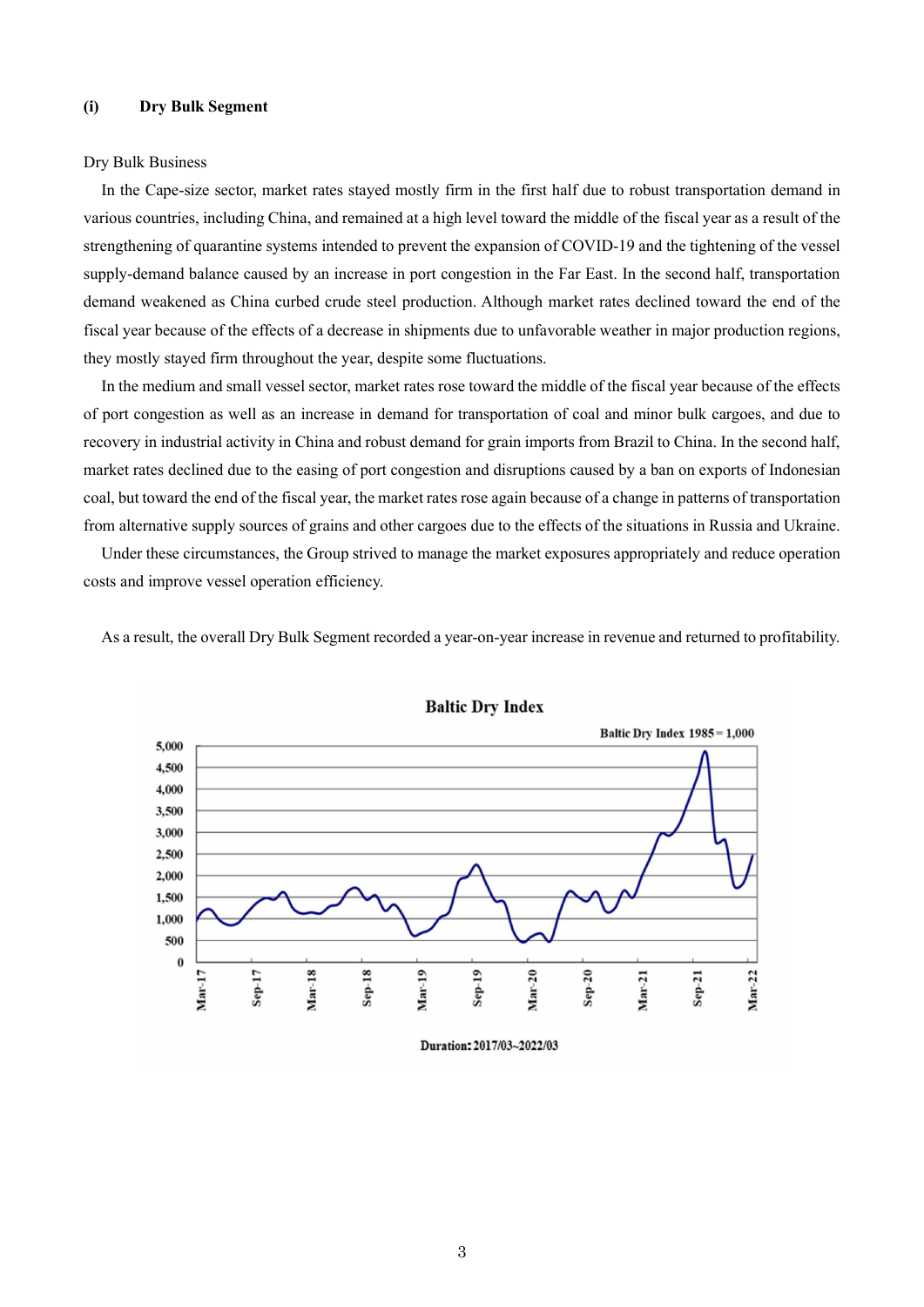### (ii) Energy Resource Transport Segment

#### Tanker Carrier and Electricity Business

Concerning large crude oil tankers (VLCCs), LPG carriers, and thermal coal carriers, the business stayed firm for mid- and long-term charter contracts and contributed to secure stable profit.

#### LNG Carrier and Offshore Business

Concerning LNG carriers, drillship and FPSO (Floating Production, Storage and Offloading system), the business stayed firm for mid- and long-term charter contracts and contributed to secure stable profit. Concerning the offshore support vessel business, market rates remained sluggish in spite of oil price decline recovery.

As a result, the overall Energy Resource Transport Segment recorded a year-on-year increase both in revenue and profit.





## (iii) Product Logistics Segment

#### Car Carrier Business

In the global car sales market, although supply shortages of semiconductors and auto parts, and the situations in Russia and Ukraine affected production and shipments in some areas, the recovery from the impact of COVID-19 in the previous fiscal year continued. Despite the effects of continued rises in fuel prices, transportation demand has recovered.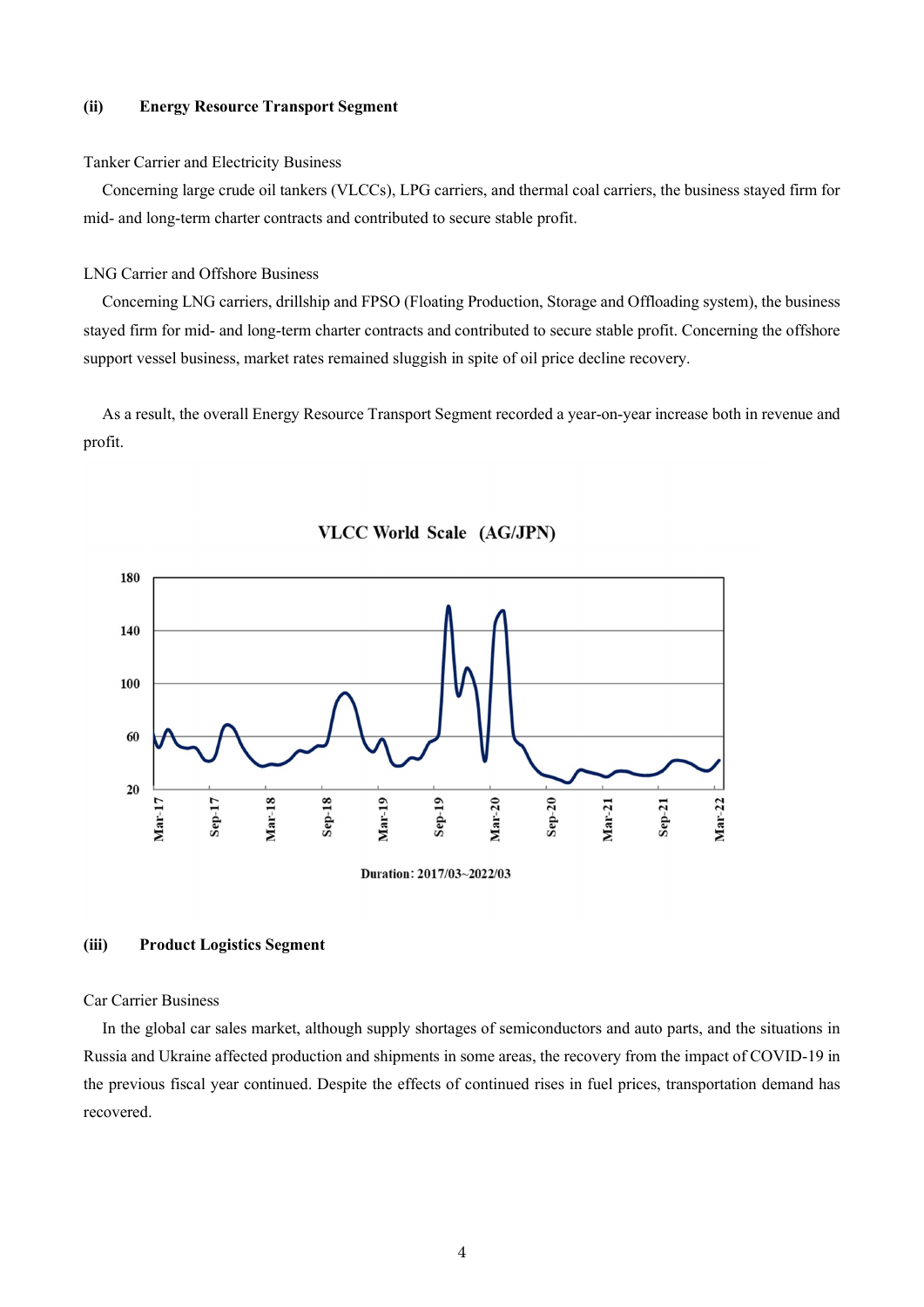#### Logistics Business

In the domestic logistics and port business, the domestic container handling volume recorded a year-on-year increase. In the towage business, the work volume stayed firm. The warehousing business remained firm. As for the international logistics business, in the forwarding business, the air cargo transportation volume continued to increase. In the finished vehicles transportation business, the handling volume in inventory storage service remained low.

#### Short Sea and Coastal Business

In the short sea business, demand for transportation of steel and lumber stayed firm, but the transportation volume of bulk cargoes decreased year-on-year. Overall transportation volume in the whole of the short sea business recorded a year-on-year decrease.

In the coastal business, market rates stayed firm for ferry transportation, and the transportation volume recorded a year-on-year increase. Regarding liner transportation, the transportation volume rose year-on-year as the Group captured demand for transportation of timber products and food cargoes. With respect to tramp service business, ships dedicated to transportation of limestones and coal maintained stable operation, while the transportation volume of general cargo ships increased year-on-year due to growth in demand for lumber.

#### Containership Business

As for the performance of "ONE", amid the tightening of the supply-demand balance due to supply chain disruptions and robust cargo movements, market rates stayed high in all trades. As a result, the business performance of "ONE" significantly improved year-on-year.

As a result, the overall Product Logistics Segment recorded a year-on-year increase both in revenue and profit.

#### (iv) Other Segment

Other Segment includes but not limited to the Group's ship management service, travel agency service, and real estate and administration service. The segment recorded a year-on-year decrease in revenue and a loss was recorded.

2)Prospect for Fiscal 2022

For the fiscal year ending March 31, 2023, the Group is projecting the performance as follows.

|                                      | <b>Operating Revenue</b> |         | Operating Income |        | Ordinary Income |            | Profit attributable to<br>owners of the parent |            |
|--------------------------------------|--------------------------|---------|------------------|--------|-----------------|------------|------------------------------------------------|------------|
| Fiscal Year 2022<br>(End March 2023) | 780.0                    | $3.0\%$ | 41.0             | 132.1% | 470.0           | $(28.5\%)$ | 460.0                                          | $(28.4\%)$ |

(Billion Yen; rounded to the nearest 100 million yen)

(Exchange Rate(¥/US\$) : ¥117.70 / Fuel Oil Price(US\$/MT) : US\$764)

In the Dry Bulk Segment, market rates are expected to stay firm on the whole, as transportation demand continues to be robust against a limited building volume of new ships, which leads to the tightening of the vessel supply-demand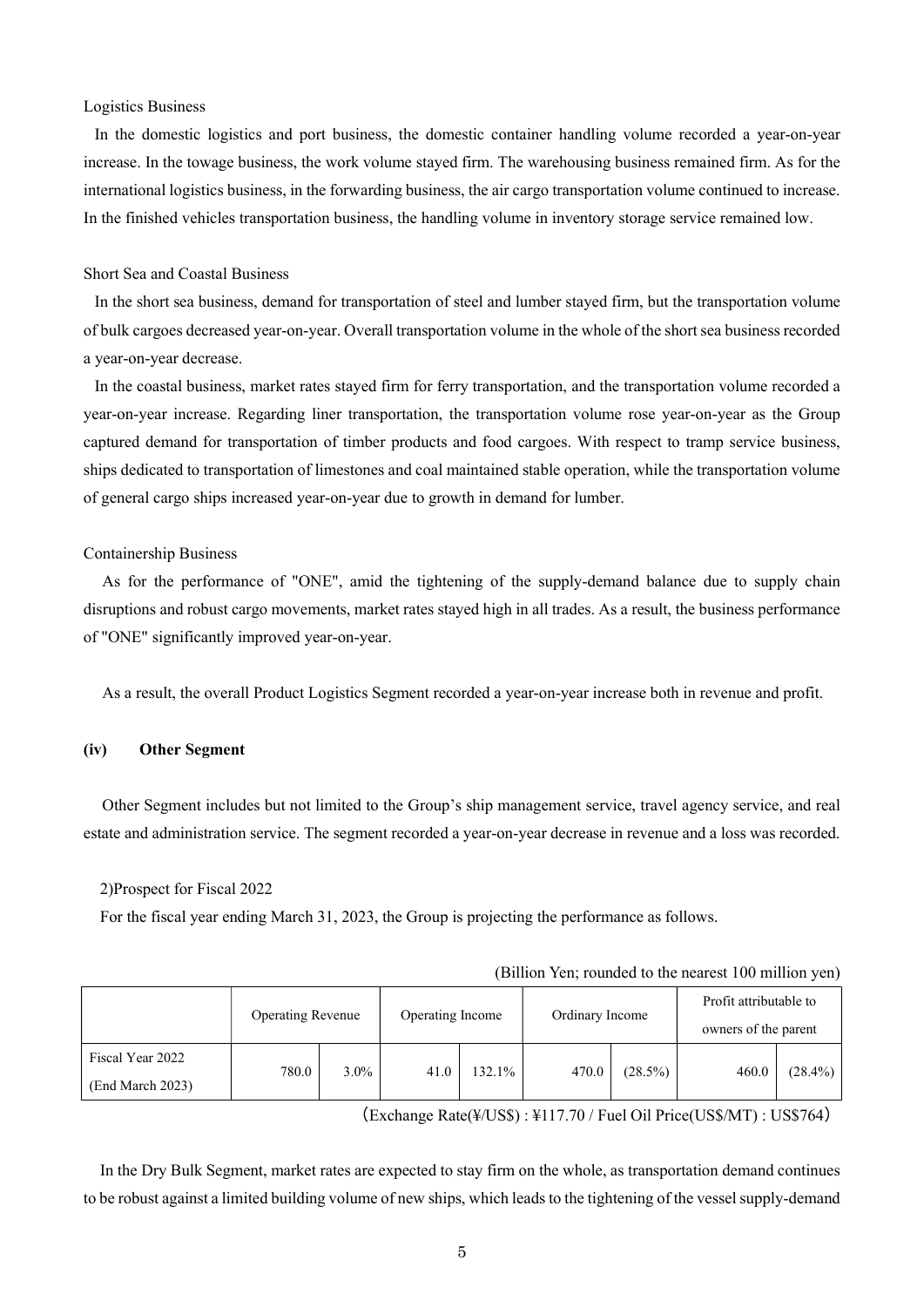balance. On the other hand, the Group will keep a close watch on changes in transportation demand and prepare to respond quickly amid expectations of the effects of the situations in Russia and Ukraine on resource prices and the impact of COVID-19 on transportation demand. At the same time, amid growing need to deal with environmental problems, take advantage of its strength in high quality transportation, the Group will strive to secure stable profit by increasing vessel operation efficiency and reducing costs as well as increasing mid- and long-term contracts.

In the Energy Resource Transport Segment, the Group will strive to secure stable profit under mid- and long-term contracts with respect to large crude oil tankers, LPG carriers, thermal coal carriers, LNG carriers, drillships and FPSO (Floating Production, Storage and Offloading) systems. In addition, as was announced in the news release on December 17, 2021, titled "Notice Concerning Dissolution of Subsidiary Company and Transfer of Fixed Assets," the Group decided to sell all the offshore support vessels owned by K LINE OFFSHORE AS (KOAS), its subsidiary company, and dissolve KOAS.

As for the Product Logistics Segment, regarding the car carrier business, global vehicle sales are expected to remain on a recovery trend from the effects of COVID-19 in the previous fiscal year, despite the effects of shortages of semiconductors and auto parts. In addition to recovery in global vehicle sales and cargo movements and restoration of freight levels, the Group will continue to strive to improve operational efficiency through such measures as appropriate fleet restructure and reorganization of the network of trades. Regarding the logistics business, demand for ocean container transportation is expected to stay firm in the domestic logistics and port business segments. As for the international logistics business, demand for ocean and air transportation is expected to stay at a high level for a while in the forwarding business. In the business of transporting finished vehicles by land, the handling volume is expected to increase due to the continuation of the uptrend in vehicle imports in Australia. In the containership business, although the situation in Russia and Ukraine and lockdown in China are uncertain, cargo movements are expected to stay firm for the foreseeable futures. "ONE" will strive to conduct steady business management by taking active measures intended to avoid supply chain disruptions, while keeping a close watch on the future economic environment.

Our services related to both Russia and Ukraine are suspended and changed sequentially, taking into account various situations. The impact of the situation in both countries on our business is expected to be minor and limited.

#### (2) Analysis of Financial Position

1) Assets, Liabilities and Net Assets

Consolidated assets at the end of March 2022 were ¥1,574.960 billion, an increase of ¥600.351 billion from the end of the previous fiscal year. Current assets increased by ¥164.879 billion from the end of the previous fiscal year, due mainly to an increase in cash and deposits. Non-current assets increased by ¥435.472 billion, mainly as a result of an increase in investment securities.

Consolidated liabilities decreased by ¥68.368 billion to ¥590.077 billion from the end of the previous fiscal year, mainly as a result of a decrease in short-term borrowings.

Consolidated net assets were ¥984.882 billion, an increase of ¥668.720 billion compared to the end of the previous fiscal year, mainly as a result of an increase in retained earnings.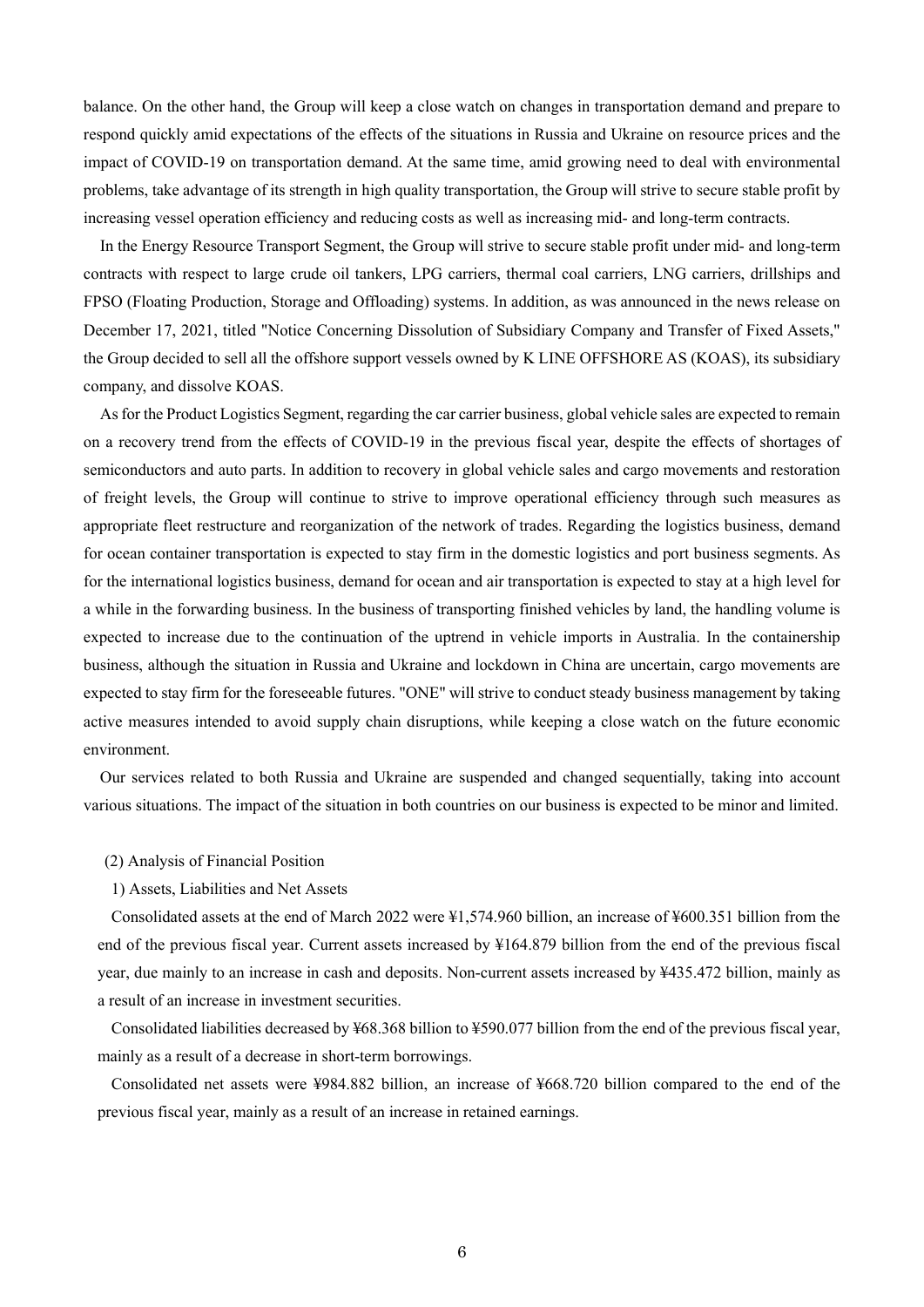### 2) Cash Flows

| Item                                 | Fiscal 2020        | <b>Fiscal 2021</b> | Year-on-year        |
|--------------------------------------|--------------------|--------------------|---------------------|
|                                      | (Ended March 2021) | (Ended March 2022) | increase/(decrease) |
| Cash and cash equivalents            | 111.9              | 130.0              | 18.1                |
| at the beginning of the year         |                    |                    |                     |
| (1) Cash flows from operating        | 33.4               | 226.5              | 193.1               |
| activities                           |                    |                    |                     |
| (2) Cash flows from investing        | 17.0               | (5.8)              | (22.8)              |
| activities                           |                    |                    |                     |
| (3) Cash flows from financing        | (34.8)             | (116.0)            | (81.2)              |
| activities                           |                    |                    |                     |
| (4) Currency translation gain or     |                    |                    |                     |
| loss (on cash and cash               | 2.5                | 9.7                | 7.2                 |
| equivalents)                         |                    |                    |                     |
| Net increase (decrease) in cash and  | 18.1               | 114.3              | 96.2                |
| cash equivalents                     |                    |                    |                     |
| Change in cash and cash equivalents  |                    |                    |                     |
| as a result of companies newly       | $\boldsymbol{0}$   | $\mathbf{0}$       | (0)                 |
| included in consolidated accounting  |                    |                    |                     |
| Cash and cash equivalents at the end |                    |                    |                     |
| of the year                          | 130.0              | 244.3              | 114.3               |

(Billion Yen; rounded to the nearest 100 million yen)

Total cash and cash equivalents at the end of fiscal year 2021 were ¥244.316 billion, an increase of ¥114.315 billion over the end of the previous fiscal year. Details of each cash flow source are as follows:

Cash flows from operating activities were a net cash inflow of ¥226.460 billion (compared to a net cash inflow of ¥33.397 billion in the previous fiscal year) due mainly to profit before income taxes.

Cash flows from investing activities resulted in a net cash outflow of ¥5.848 billion (compared to a net cash inflow of ¥16.987 billion in the previous fiscal year) due mainly to purchase of vessels, property and equipment.

Cash flows from financing activities resulted in a net cash outflow of ¥116.001 billion (compared to a net cash outflow of ¥34.845 billion in the previous fiscal year) due mainly to repayments of long-term loans and obligations under finance leases.

|                     | Fiscal Year | Fiscal Year | Fiscal Year | Fiscal Year | <b>Fiscal Year</b> |
|---------------------|-------------|-------------|-------------|-------------|--------------------|
|                     | Ended       | Ended       | Ended       | Ended       | <b>Ended</b>       |
|                     | March 2018  | March 2019  | March 2020  | March 2021  | <b>March 2022</b>  |
| Equity ratio $(\%)$ | 20.9        | 10.9        | 11.3        | 22.4        | 56.2               |

Reference: Changes in cash flow-related indicators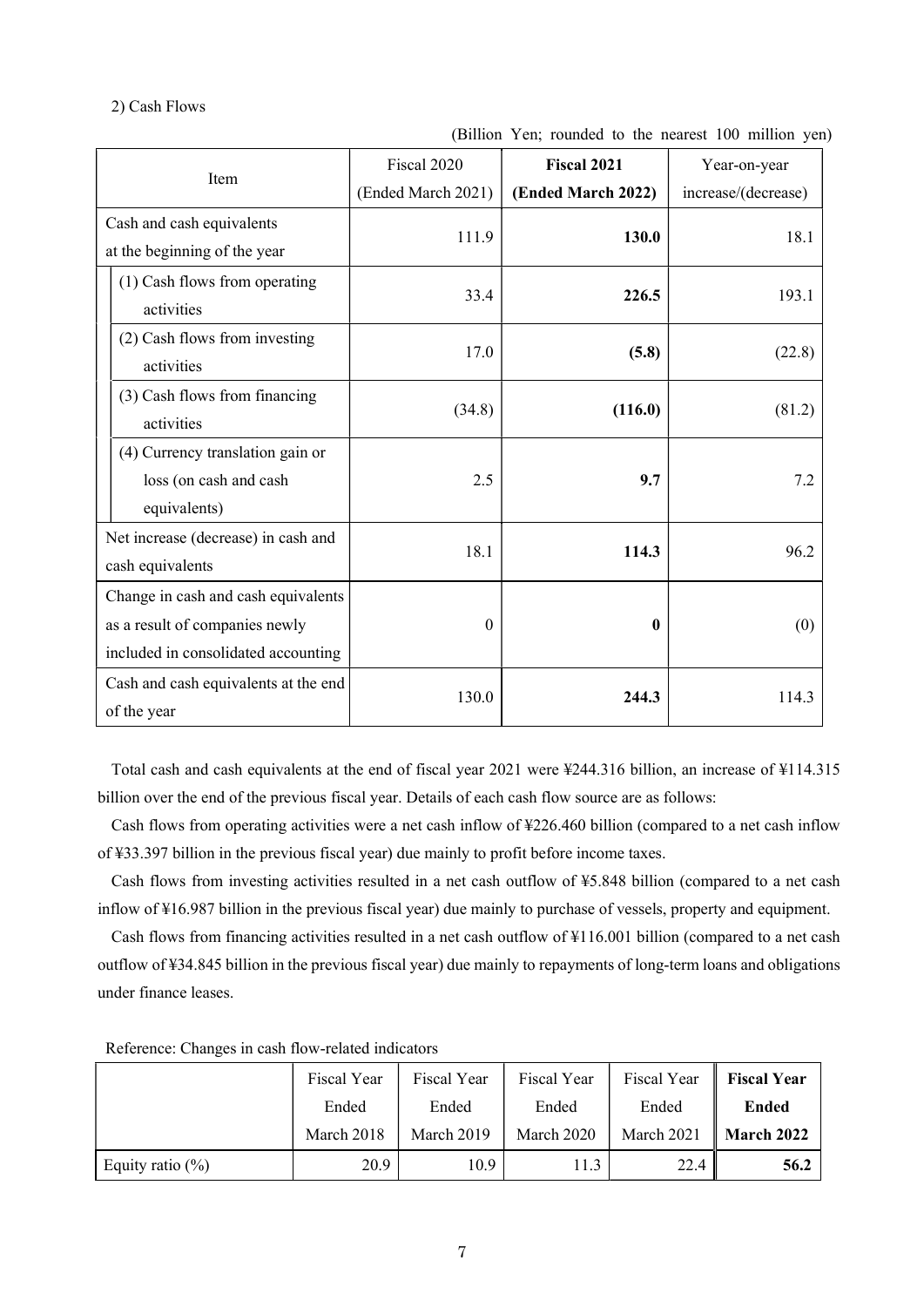|                               | Fiscal Year | Fiscal Year | Fiscal Year | Fiscal Year | <b>Fiscal Year</b> |
|-------------------------------|-------------|-------------|-------------|-------------|--------------------|
|                               | Ended       | Ended       | Ended       | Ended       | <b>Ended</b>       |
|                               | March 2018  | March 2019  | March 2020  | March 2021  | March 2022         |
| Equity ratio                  |             |             |             |             |                    |
| (based on market value)       | 22.4        | 11.7        | 8.5         | 24.3        | 47.5               |
| $(\%)$                        |             |             |             |             |                    |
| Ratio of debt to cash flow    |             |             |             |             |                    |
| (annual)                      | 488.8       |             |             | 15.2        | 1.9                |
| Interest coverage ratio $(x)$ | 0.2         |             |             | 3.3         | 22.0               |

\*Equity ratio is the shareholders' equity divided by total assets.

Equity ratio (based on market value) is market capitalization divided by total assets.

Ratio of debt to cash flow is interest-bearing liabilities divided by cash flow.

Interest coverage ratio is cash flow divided by interest expenses.

### Notes

1. Indicators are calculated on the basis of consolidated figures.

2. Market capitalization is calculated based on the number of shares outstanding, not including treasury stock.

3. Cash flows above refer to cash flows from operating activities.

4. Interest-bearing liabilities are the total of all liabilities on the consolidated balance sheet on which interest is paid (including ¥50.0 billion in Euro-Yen Zero Coupon Convertible Bonds). Interest paid shown in the consolidated statement of cash flows is used as interest expenses.

5. The ratio of debt to cash flow and the interest coverage ratio for the fiscal year ended March 2019 and March 2020 was omitted since the cash flows from operating activities were negative.

(3) Basic Dividend Policy and Dividend Payments for Fiscal Year 2021 and Following Fiscal Year

The Company's important management task is to maximize returns to our shareholders by strategically allocating our management resources to investments, optimization of capital efficiency and to improve our financial strength considering mid to long-term business environment.

The Company decided payment of a year-end dividend for the fiscal year ending March 31, 2022, resolved as 600.0 yen per share which increased by 300.0 yen per share additional dividend from the previous forecast announced on February 3rd, 2022.

For the fiscal year ending March 31, 2023, the Company plans to consider payment of a year ended dividend of 300.0 yen per share as ordinary dividend (including an interim dividend of 150.0 yen per share) and additional shareholder return of 100.0 billion yen or more, based on comprehensive consideration of the earnings forecast. The Company plans to consider share buybacks in addition to dividends as an additional return to shareholders.

## 2. Basic Approach to Selection of Accounting Standards

To allow reliable year-on-year and company-to-company comparisons, the Group's policy for the time being is to prepare its consolidated financial statements according to Japanese accounting standards.

With respect to application of IFRS, our policy is to respond appropriately based on consideration of various domestic and overseas circumstances.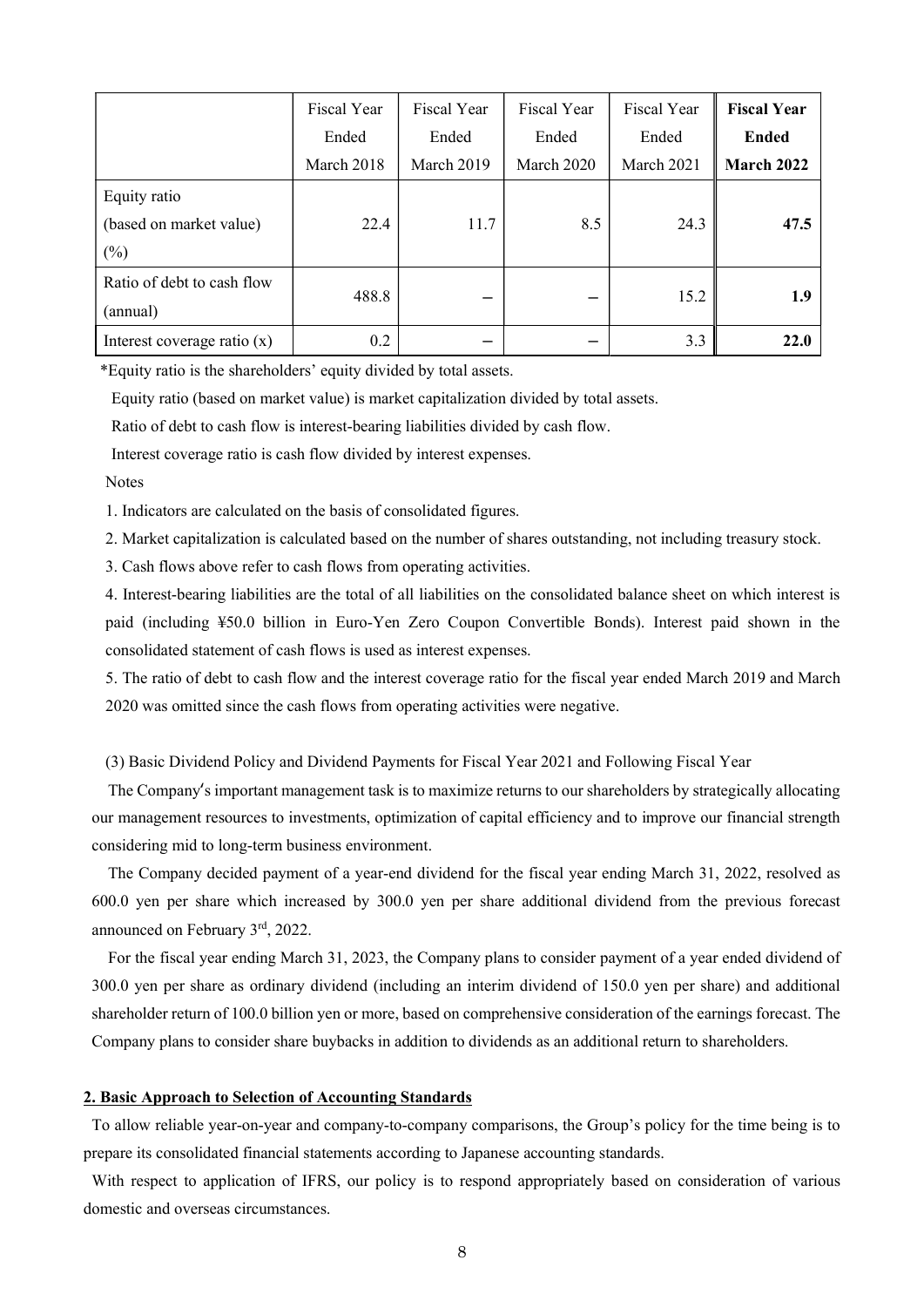#### 3. Matters Relating to Summary Information

#### (Change in Accounting Standards)

(Application of Accounting Standard for Revenue Recognition)

The Company has applied the "Accounting Standard for Revenue Recognition," (Accounting Standards Board of Japan ("ASBJ") Statement No. 29, March 31, 2020) effective from the beginning of the fiscal year ended March 31, 2022, and it recognizes revenue when (or as) it satisfies a performance obligation in transferring promised goods or services (i.e., an asset) to a customer. An asset is transferred when (or as) the customer obtains control of that asset. Revenue is recognized at an amount expected to be received upon exchange of goods or services.

As a result of this application, although the Company had previously applied "Voyage completion method," in which the Company recorded marine transportation revenues and costs and expenses upon completion of voyage; provided, however, that the "Complex transportation progress method" was used for container ships, the Company has changed its calculation method related to marine transportation revenues and costs and expenses based on the number of elapsed days of a voyage from the beginning of the fiscal year ended March 31, 2022. The application of the Accounting Standard for Revenue Recognition is subject to the transitional treatment provided for in the provision of Paragraph 84 of the Accounting Standard for Revenue Recognition.

The cumulative effect of the retrospective application, assuming the new accounting policy had been applied to periods prior to the beginning of the fiscal year ended March 31, 2022 was added to or deducted from the beginning balance of retained earnings of the fiscal year ended March 31, 2022, and thus the new accounting policy was reflected in the beginning balance; provided, however, that the new accounting policy was not retrospectively applied to contracts where the recognition of nearly all the revenue amounts for periods prior to the beginning of the fiscal year ended March 31, 2022 were subject to the previous treatment, by applying the method provided for in Paragraph 86 of the Accounting Standard for Revenue Recognition. Furthermore, with regards to modifications to contracts carried out based on the contractual terms existing after all contract modifications were reflected, the cumulative effect was added to or deducted from the beginning balance of retained earnings of the fiscal year ended March 31, 2022 by applying the method set forth in item (1) of the supplementary provisions of Paragraph 86 of the Accounting Standard for Revenue Recognition.

As a result, for the fiscal year ended March 31, 2022, revenue increased by ¥13,583 million, costs and expenses increased by ¥7,279 million, operating income, ordinary income, and profit before income taxes increased by ¥6,303 million, respectively. In addition, the beginning balance of retained earnings increased by ¥3,982 million.

Due to the application of Accounting Standard for Revenue Recognition, "Accounts and notes receivable-trade" presented in current assets are included in "Accounts and notes receivable-trade and contract assets" from the fiscal year ended March 31, 2022. In accordance with the transitional treatment stipulated in Article 89-2 of the Accounting Standard for Revenue Recognition, figures for the previous fiscal year have not been restated to reflect the new presentation method.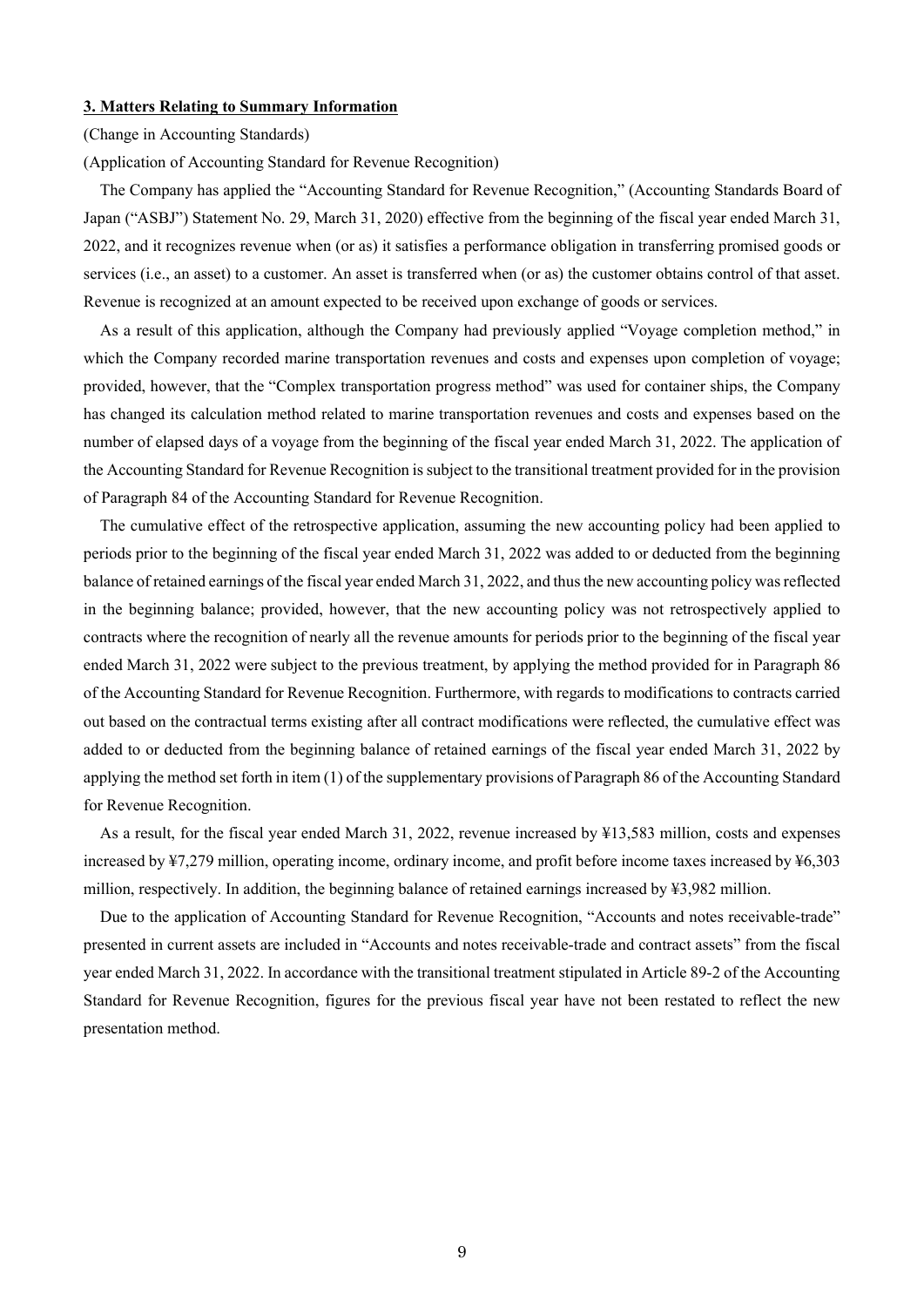(Application of the Accounting Standard for Fair Value Measurement)

The Company has applied the "Accounting Standard for Fair Value Measurement" (ASBJ Statement No. 30, July 4, 2019), from the beginning of the fiscal year ended March 31, 2022. The Company has prospectively applied new accounting policies based on the Accounting Standard for Fair Value Measurement, in accordance with the transitional measurement provided for in Article 19 of Accounting Standard for Fair Value Measurement and Article 44-2 of "Accounting Standard for Financial Instruments" (ASBJ Statement No.10, July 4, 2019). The impact of the application of the Accounting Standard for Fair Value Measurement on the consolidated financial statements for the fiscal year ended March 31, 2022 is immaterial.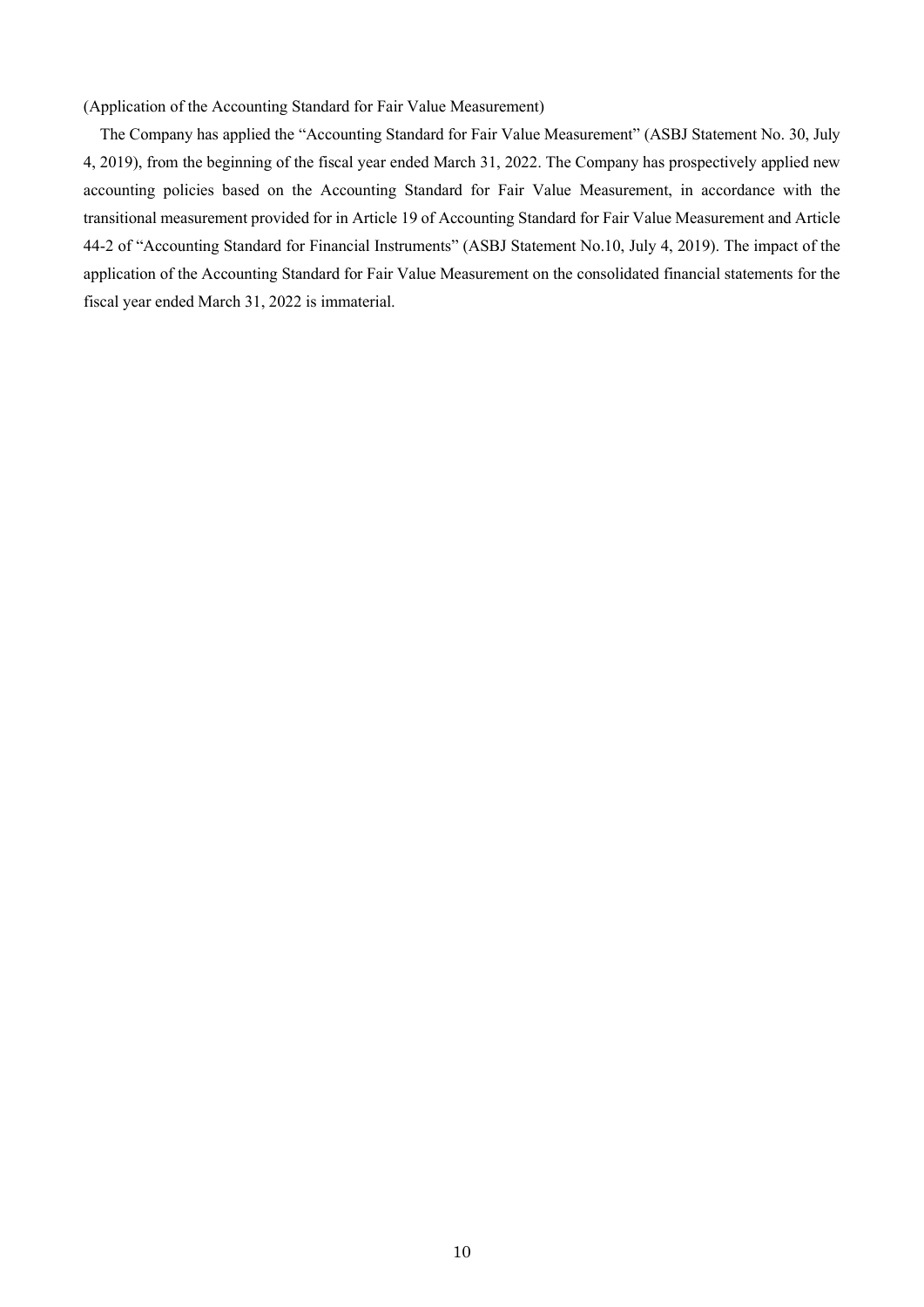# Consolidated Financial Statements

## Consolidated Balance Sheet

| <b>Consolidated Financial Statements</b><br>(All financial information has been prepared in accordance with accounting principles generally accepted in Japan)<br><b>Consolidated Balance Sheet</b><br>Year<br>Year<br>ended<br>ended<br>March 31, 2022<br>March 31, 2021<br><b>ASSETS</b><br>Current assets:<br>Cash and deposits<br>132,371<br>247,344<br>Accounts and notes receivable-trade<br>56,125<br>Accounts and notes receivable-trade and contract assets<br>103,699<br>22,309<br>Raw materials and supplies<br>36,572<br>Deferred and prepaid expenses<br>38,790<br>17,659<br>Short-term loans receivable<br>1,844<br>4,749<br>Other current assets<br>22,107<br>15,685<br>Allowance for doubtful accounts<br>(915)<br>266,210<br>431,089<br>Total current assets<br>Non-current assets:<br>(Vessels, property and equipment)<br>Vessels, net<br>352,981<br>339,821<br>Buildings and structures, net<br>10,641<br>9,817<br>Machinery, equipment and vehicles, net<br>3,338<br>2,904<br>Land<br>16,356<br>15,730<br>9,679<br>Construction in progress<br>3,877<br>4,137<br>4,076<br>Other, net<br>391,334<br>382,029<br>Total vessels, property and equipment<br>(Intangible assets)<br>Other intangible assets<br>3,551<br>Total intangible assets<br>3,551<br>(Investments and other assets)<br>Investment securities<br>257,522<br>691,809<br>Long-term loans receivable<br>19,043<br>23,007<br>Asset for retirement benefits<br>857<br>1,228<br>Deferred tax assets<br>3,378<br>2,589<br>Other investments and other assets<br>33,964<br>40,824<br>Allowance for doubtful accounts<br>(1,253)<br>313,512<br>758,326<br>Total investments and other assets<br>708,398<br>Total non-current assets<br>1,143,870<br>Total assets<br>1,574,960 |         |  |
|-----------------------------------------------------------------------------------------------------------------------------------------------------------------------------------------------------------------------------------------------------------------------------------------------------------------------------------------------------------------------------------------------------------------------------------------------------------------------------------------------------------------------------------------------------------------------------------------------------------------------------------------------------------------------------------------------------------------------------------------------------------------------------------------------------------------------------------------------------------------------------------------------------------------------------------------------------------------------------------------------------------------------------------------------------------------------------------------------------------------------------------------------------------------------------------------------------------------------------------------------------------------------------------------------------------------------------------------------------------------------------------------------------------------------------------------------------------------------------------------------------------------------------------------------------------------------------------------------------------------------------------------------------------------------------------------------------------------------------------------------------------|---------|--|
| (Millions of yen)<br>(1,044)<br>3,513<br>3,513<br>(1, 132)                                                                                                                                                                                                                                                                                                                                                                                                                                                                                                                                                                                                                                                                                                                                                                                                                                                                                                                                                                                                                                                                                                                                                                                                                                                                                                                                                                                                                                                                                                                                                                                                                                                                                                |         |  |
|                                                                                                                                                                                                                                                                                                                                                                                                                                                                                                                                                                                                                                                                                                                                                                                                                                                                                                                                                                                                                                                                                                                                                                                                                                                                                                                                                                                                                                                                                                                                                                                                                                                                                                                                                           |         |  |
|                                                                                                                                                                                                                                                                                                                                                                                                                                                                                                                                                                                                                                                                                                                                                                                                                                                                                                                                                                                                                                                                                                                                                                                                                                                                                                                                                                                                                                                                                                                                                                                                                                                                                                                                                           |         |  |
|                                                                                                                                                                                                                                                                                                                                                                                                                                                                                                                                                                                                                                                                                                                                                                                                                                                                                                                                                                                                                                                                                                                                                                                                                                                                                                                                                                                                                                                                                                                                                                                                                                                                                                                                                           |         |  |
|                                                                                                                                                                                                                                                                                                                                                                                                                                                                                                                                                                                                                                                                                                                                                                                                                                                                                                                                                                                                                                                                                                                                                                                                                                                                                                                                                                                                                                                                                                                                                                                                                                                                                                                                                           |         |  |
|                                                                                                                                                                                                                                                                                                                                                                                                                                                                                                                                                                                                                                                                                                                                                                                                                                                                                                                                                                                                                                                                                                                                                                                                                                                                                                                                                                                                                                                                                                                                                                                                                                                                                                                                                           |         |  |
|                                                                                                                                                                                                                                                                                                                                                                                                                                                                                                                                                                                                                                                                                                                                                                                                                                                                                                                                                                                                                                                                                                                                                                                                                                                                                                                                                                                                                                                                                                                                                                                                                                                                                                                                                           |         |  |
|                                                                                                                                                                                                                                                                                                                                                                                                                                                                                                                                                                                                                                                                                                                                                                                                                                                                                                                                                                                                                                                                                                                                                                                                                                                                                                                                                                                                                                                                                                                                                                                                                                                                                                                                                           |         |  |
|                                                                                                                                                                                                                                                                                                                                                                                                                                                                                                                                                                                                                                                                                                                                                                                                                                                                                                                                                                                                                                                                                                                                                                                                                                                                                                                                                                                                                                                                                                                                                                                                                                                                                                                                                           |         |  |
|                                                                                                                                                                                                                                                                                                                                                                                                                                                                                                                                                                                                                                                                                                                                                                                                                                                                                                                                                                                                                                                                                                                                                                                                                                                                                                                                                                                                                                                                                                                                                                                                                                                                                                                                                           |         |  |
|                                                                                                                                                                                                                                                                                                                                                                                                                                                                                                                                                                                                                                                                                                                                                                                                                                                                                                                                                                                                                                                                                                                                                                                                                                                                                                                                                                                                                                                                                                                                                                                                                                                                                                                                                           |         |  |
|                                                                                                                                                                                                                                                                                                                                                                                                                                                                                                                                                                                                                                                                                                                                                                                                                                                                                                                                                                                                                                                                                                                                                                                                                                                                                                                                                                                                                                                                                                                                                                                                                                                                                                                                                           |         |  |
|                                                                                                                                                                                                                                                                                                                                                                                                                                                                                                                                                                                                                                                                                                                                                                                                                                                                                                                                                                                                                                                                                                                                                                                                                                                                                                                                                                                                                                                                                                                                                                                                                                                                                                                                                           |         |  |
|                                                                                                                                                                                                                                                                                                                                                                                                                                                                                                                                                                                                                                                                                                                                                                                                                                                                                                                                                                                                                                                                                                                                                                                                                                                                                                                                                                                                                                                                                                                                                                                                                                                                                                                                                           |         |  |
|                                                                                                                                                                                                                                                                                                                                                                                                                                                                                                                                                                                                                                                                                                                                                                                                                                                                                                                                                                                                                                                                                                                                                                                                                                                                                                                                                                                                                                                                                                                                                                                                                                                                                                                                                           |         |  |
|                                                                                                                                                                                                                                                                                                                                                                                                                                                                                                                                                                                                                                                                                                                                                                                                                                                                                                                                                                                                                                                                                                                                                                                                                                                                                                                                                                                                                                                                                                                                                                                                                                                                                                                                                           |         |  |
|                                                                                                                                                                                                                                                                                                                                                                                                                                                                                                                                                                                                                                                                                                                                                                                                                                                                                                                                                                                                                                                                                                                                                                                                                                                                                                                                                                                                                                                                                                                                                                                                                                                                                                                                                           |         |  |
|                                                                                                                                                                                                                                                                                                                                                                                                                                                                                                                                                                                                                                                                                                                                                                                                                                                                                                                                                                                                                                                                                                                                                                                                                                                                                                                                                                                                                                                                                                                                                                                                                                                                                                                                                           |         |  |
|                                                                                                                                                                                                                                                                                                                                                                                                                                                                                                                                                                                                                                                                                                                                                                                                                                                                                                                                                                                                                                                                                                                                                                                                                                                                                                                                                                                                                                                                                                                                                                                                                                                                                                                                                           |         |  |
|                                                                                                                                                                                                                                                                                                                                                                                                                                                                                                                                                                                                                                                                                                                                                                                                                                                                                                                                                                                                                                                                                                                                                                                                                                                                                                                                                                                                                                                                                                                                                                                                                                                                                                                                                           |         |  |
|                                                                                                                                                                                                                                                                                                                                                                                                                                                                                                                                                                                                                                                                                                                                                                                                                                                                                                                                                                                                                                                                                                                                                                                                                                                                                                                                                                                                                                                                                                                                                                                                                                                                                                                                                           |         |  |
|                                                                                                                                                                                                                                                                                                                                                                                                                                                                                                                                                                                                                                                                                                                                                                                                                                                                                                                                                                                                                                                                                                                                                                                                                                                                                                                                                                                                                                                                                                                                                                                                                                                                                                                                                           |         |  |
|                                                                                                                                                                                                                                                                                                                                                                                                                                                                                                                                                                                                                                                                                                                                                                                                                                                                                                                                                                                                                                                                                                                                                                                                                                                                                                                                                                                                                                                                                                                                                                                                                                                                                                                                                           |         |  |
|                                                                                                                                                                                                                                                                                                                                                                                                                                                                                                                                                                                                                                                                                                                                                                                                                                                                                                                                                                                                                                                                                                                                                                                                                                                                                                                                                                                                                                                                                                                                                                                                                                                                                                                                                           |         |  |
|                                                                                                                                                                                                                                                                                                                                                                                                                                                                                                                                                                                                                                                                                                                                                                                                                                                                                                                                                                                                                                                                                                                                                                                                                                                                                                                                                                                                                                                                                                                                                                                                                                                                                                                                                           |         |  |
|                                                                                                                                                                                                                                                                                                                                                                                                                                                                                                                                                                                                                                                                                                                                                                                                                                                                                                                                                                                                                                                                                                                                                                                                                                                                                                                                                                                                                                                                                                                                                                                                                                                                                                                                                           |         |  |
|                                                                                                                                                                                                                                                                                                                                                                                                                                                                                                                                                                                                                                                                                                                                                                                                                                                                                                                                                                                                                                                                                                                                                                                                                                                                                                                                                                                                                                                                                                                                                                                                                                                                                                                                                           |         |  |
|                                                                                                                                                                                                                                                                                                                                                                                                                                                                                                                                                                                                                                                                                                                                                                                                                                                                                                                                                                                                                                                                                                                                                                                                                                                                                                                                                                                                                                                                                                                                                                                                                                                                                                                                                           |         |  |
|                                                                                                                                                                                                                                                                                                                                                                                                                                                                                                                                                                                                                                                                                                                                                                                                                                                                                                                                                                                                                                                                                                                                                                                                                                                                                                                                                                                                                                                                                                                                                                                                                                                                                                                                                           |         |  |
|                                                                                                                                                                                                                                                                                                                                                                                                                                                                                                                                                                                                                                                                                                                                                                                                                                                                                                                                                                                                                                                                                                                                                                                                                                                                                                                                                                                                                                                                                                                                                                                                                                                                                                                                                           |         |  |
|                                                                                                                                                                                                                                                                                                                                                                                                                                                                                                                                                                                                                                                                                                                                                                                                                                                                                                                                                                                                                                                                                                                                                                                                                                                                                                                                                                                                                                                                                                                                                                                                                                                                                                                                                           |         |  |
|                                                                                                                                                                                                                                                                                                                                                                                                                                                                                                                                                                                                                                                                                                                                                                                                                                                                                                                                                                                                                                                                                                                                                                                                                                                                                                                                                                                                                                                                                                                                                                                                                                                                                                                                                           |         |  |
|                                                                                                                                                                                                                                                                                                                                                                                                                                                                                                                                                                                                                                                                                                                                                                                                                                                                                                                                                                                                                                                                                                                                                                                                                                                                                                                                                                                                                                                                                                                                                                                                                                                                                                                                                           |         |  |
|                                                                                                                                                                                                                                                                                                                                                                                                                                                                                                                                                                                                                                                                                                                                                                                                                                                                                                                                                                                                                                                                                                                                                                                                                                                                                                                                                                                                                                                                                                                                                                                                                                                                                                                                                           |         |  |
|                                                                                                                                                                                                                                                                                                                                                                                                                                                                                                                                                                                                                                                                                                                                                                                                                                                                                                                                                                                                                                                                                                                                                                                                                                                                                                                                                                                                                                                                                                                                                                                                                                                                                                                                                           |         |  |
|                                                                                                                                                                                                                                                                                                                                                                                                                                                                                                                                                                                                                                                                                                                                                                                                                                                                                                                                                                                                                                                                                                                                                                                                                                                                                                                                                                                                                                                                                                                                                                                                                                                                                                                                                           |         |  |
|                                                                                                                                                                                                                                                                                                                                                                                                                                                                                                                                                                                                                                                                                                                                                                                                                                                                                                                                                                                                                                                                                                                                                                                                                                                                                                                                                                                                                                                                                                                                                                                                                                                                                                                                                           |         |  |
|                                                                                                                                                                                                                                                                                                                                                                                                                                                                                                                                                                                                                                                                                                                                                                                                                                                                                                                                                                                                                                                                                                                                                                                                                                                                                                                                                                                                                                                                                                                                                                                                                                                                                                                                                           |         |  |
|                                                                                                                                                                                                                                                                                                                                                                                                                                                                                                                                                                                                                                                                                                                                                                                                                                                                                                                                                                                                                                                                                                                                                                                                                                                                                                                                                                                                                                                                                                                                                                                                                                                                                                                                                           |         |  |
|                                                                                                                                                                                                                                                                                                                                                                                                                                                                                                                                                                                                                                                                                                                                                                                                                                                                                                                                                                                                                                                                                                                                                                                                                                                                                                                                                                                                                                                                                                                                                                                                                                                                                                                                                           |         |  |
|                                                                                                                                                                                                                                                                                                                                                                                                                                                                                                                                                                                                                                                                                                                                                                                                                                                                                                                                                                                                                                                                                                                                                                                                                                                                                                                                                                                                                                                                                                                                                                                                                                                                                                                                                           |         |  |
|                                                                                                                                                                                                                                                                                                                                                                                                                                                                                                                                                                                                                                                                                                                                                                                                                                                                                                                                                                                                                                                                                                                                                                                                                                                                                                                                                                                                                                                                                                                                                                                                                                                                                                                                                           |         |  |
|                                                                                                                                                                                                                                                                                                                                                                                                                                                                                                                                                                                                                                                                                                                                                                                                                                                                                                                                                                                                                                                                                                                                                                                                                                                                                                                                                                                                                                                                                                                                                                                                                                                                                                                                                           |         |  |
|                                                                                                                                                                                                                                                                                                                                                                                                                                                                                                                                                                                                                                                                                                                                                                                                                                                                                                                                                                                                                                                                                                                                                                                                                                                                                                                                                                                                                                                                                                                                                                                                                                                                                                                                                           |         |  |
|                                                                                                                                                                                                                                                                                                                                                                                                                                                                                                                                                                                                                                                                                                                                                                                                                                                                                                                                                                                                                                                                                                                                                                                                                                                                                                                                                                                                                                                                                                                                                                                                                                                                                                                                                           |         |  |
|                                                                                                                                                                                                                                                                                                                                                                                                                                                                                                                                                                                                                                                                                                                                                                                                                                                                                                                                                                                                                                                                                                                                                                                                                                                                                                                                                                                                                                                                                                                                                                                                                                                                                                                                                           |         |  |
|                                                                                                                                                                                                                                                                                                                                                                                                                                                                                                                                                                                                                                                                                                                                                                                                                                                                                                                                                                                                                                                                                                                                                                                                                                                                                                                                                                                                                                                                                                                                                                                                                                                                                                                                                           |         |  |
|                                                                                                                                                                                                                                                                                                                                                                                                                                                                                                                                                                                                                                                                                                                                                                                                                                                                                                                                                                                                                                                                                                                                                                                                                                                                                                                                                                                                                                                                                                                                                                                                                                                                                                                                                           |         |  |
|                                                                                                                                                                                                                                                                                                                                                                                                                                                                                                                                                                                                                                                                                                                                                                                                                                                                                                                                                                                                                                                                                                                                                                                                                                                                                                                                                                                                                                                                                                                                                                                                                                                                                                                                                           |         |  |
|                                                                                                                                                                                                                                                                                                                                                                                                                                                                                                                                                                                                                                                                                                                                                                                                                                                                                                                                                                                                                                                                                                                                                                                                                                                                                                                                                                                                                                                                                                                                                                                                                                                                                                                                                           | 974,608 |  |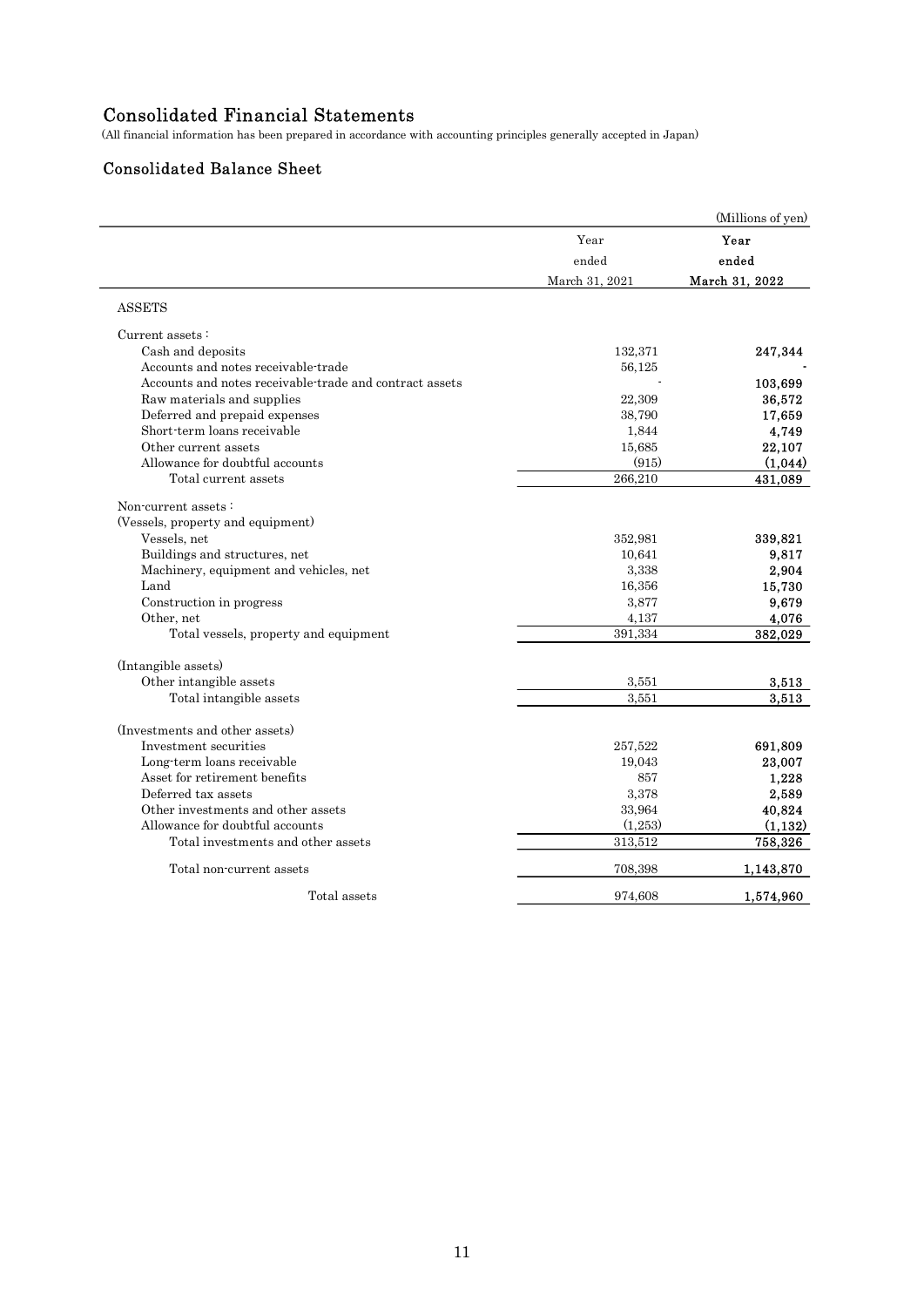## Consolidated Balance Sheet

|                                                                                                                                                                                                                                                                                                                                                                                                                                                                                                          | Year<br>ended<br>March 31, 2021                                                                 | (Millions of yen)<br>Year<br>ended<br>March 31, 2022                                               |
|----------------------------------------------------------------------------------------------------------------------------------------------------------------------------------------------------------------------------------------------------------------------------------------------------------------------------------------------------------------------------------------------------------------------------------------------------------------------------------------------------------|-------------------------------------------------------------------------------------------------|----------------------------------------------------------------------------------------------------|
| <b>LIABILITIES</b>                                                                                                                                                                                                                                                                                                                                                                                                                                                                                       |                                                                                                 |                                                                                                    |
| Current liabilities:<br>Accounts and notes payable-trade<br>Short-term loans and current portion of long-term loans<br>Lease obligations<br>Accrued income taxes<br>Provision for loss related to the Anti-Monopoly Act<br>Provision for loss on liquidation of subsidiaries and affiliates<br>Provision for loss on chartering contracts<br>Provision for bonuses<br>Provision for directors' bonuses<br>Other current liabilities<br>Total current liabilities                                         | 51,661<br>138,002<br>6,023<br>1,404<br>357<br>62<br>15,556<br>2,655<br>117<br>45,688<br>261,529 | 62,756<br>87,544<br>26,870<br>3,051<br>357<br>2,168<br>13,903<br>4,165<br>309<br>50,411<br>251,538 |
| Non-current liabilities:<br>Bonds<br>Long-term loans, less current portion<br>Obligations under finance leases, less current portion<br>Deferred tax liabilities<br>Deferred tax liabilities on land revaluation<br>Provision for directors' and audit and supervisory board<br>members' retirement benefits<br>Provision for directors' stock benefits<br>Provision for periodic dry docking of vessels<br>Liability for retirement benefits<br>Derivative liabilities<br>Other non-current liabilities | 7,000<br>325,803<br>30,176<br>5,759<br>1,174<br>353<br>48<br>11,904<br>6,499<br>5,045<br>3,150  | 277,992<br>24,047<br>9,129<br>1,174<br>167<br>307<br>13,392<br>6,147<br>3,417<br>2,761             |
| Total non-current liabilities<br>Total liabilities                                                                                                                                                                                                                                                                                                                                                                                                                                                       | 396,916<br>658,446                                                                              | 338,538<br>590,077                                                                                 |
| NET ASSETS<br>Shareholders' equity:<br>Common stock<br>Capital surplus<br>Retained earnings<br>Treasury stock<br>Total shareholders' equity                                                                                                                                                                                                                                                                                                                                                              | 75,457<br>14,295<br>130,723<br>(2,373)<br>218,103                                               | 75,457<br>14,214<br>777,130<br>(2,378)<br>864,424                                                  |
| Accumulated other comprehensive income:<br>Net unrealized holding gain (loss) on investment securities<br>Deferred gain (loss) on hedges<br>Revaluation reserve for land<br>Translation adjustments<br>Retirement benefits liability adjustments<br>Total accumulated other comprehensive income                                                                                                                                                                                                         | 3,960<br>(3,657)<br>4,630<br>(1,963)<br>(2,879)<br>90                                           | 5,474<br>(893)<br>4,630<br>12,954<br>(1,956)<br>20,209                                             |
| Non-controlling interests                                                                                                                                                                                                                                                                                                                                                                                                                                                                                | 97,968                                                                                          | 100,248                                                                                            |
| Total net assets                                                                                                                                                                                                                                                                                                                                                                                                                                                                                         | 316,162                                                                                         | 984,882                                                                                            |
| Total liabilities and net assets                                                                                                                                                                                                                                                                                                                                                                                                                                                                         | 974,608                                                                                         | 1,574,960                                                                                          |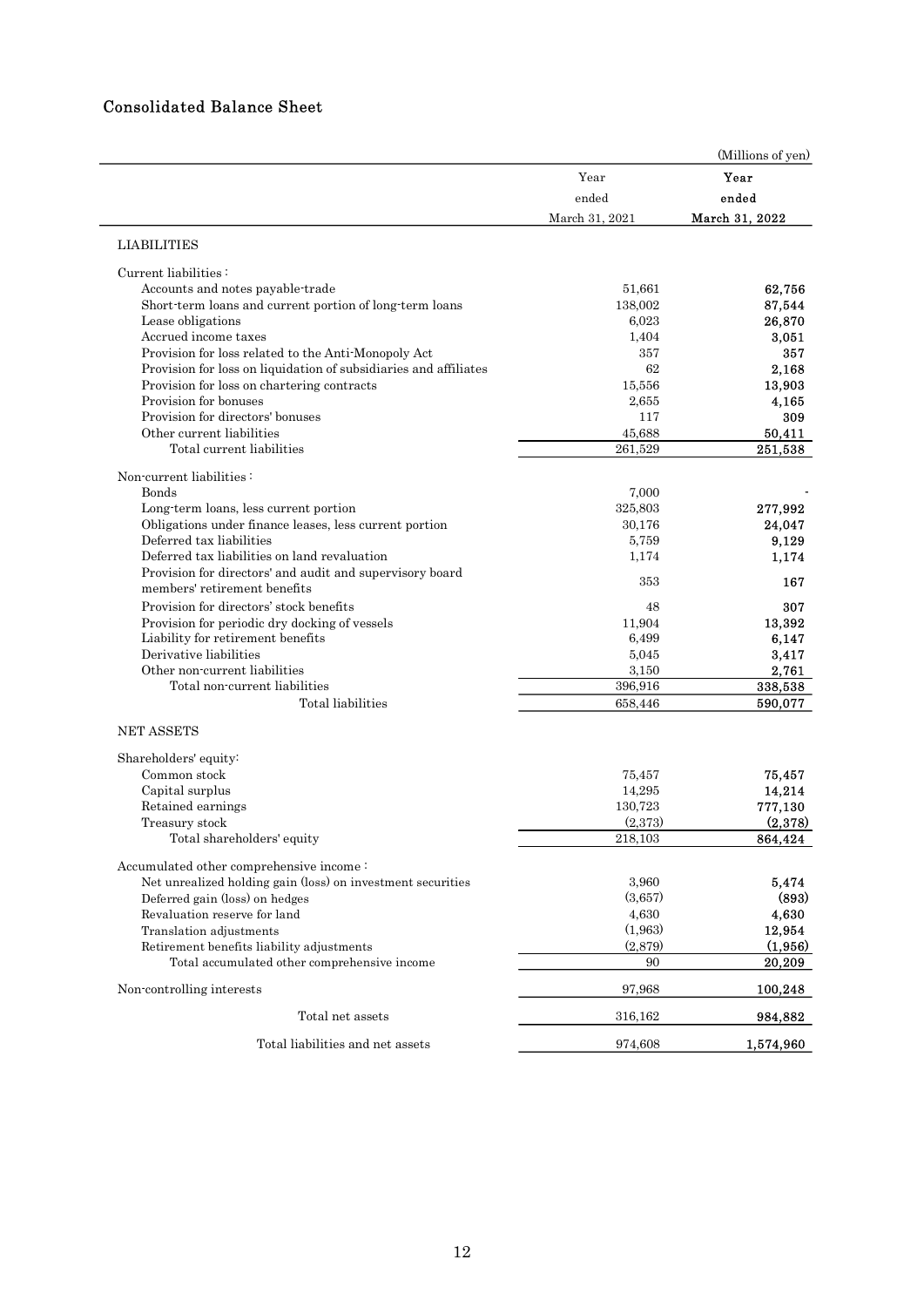# Consolidated Statement of Operations

| <b>Consolidated Statement of Operations</b>                             |                         |                         |
|-------------------------------------------------------------------------|-------------------------|-------------------------|
|                                                                         |                         |                         |
|                                                                         |                         |                         |
|                                                                         |                         | (Millions of yen)       |
|                                                                         |                         |                         |
|                                                                         | Year                    | Year                    |
|                                                                         | ended<br>March 31, 2021 | ended<br>March 31, 2022 |
| Marine transportation and other operating revenues                      | 625,486                 | 756,983                 |
|                                                                         |                         |                         |
| Marine transportation and other operating costs and expenses            | 590,046                 | 681,605                 |
| Gross profit (loss)                                                     | 35,440                  | 75,377                  |
| Selling, general and administrative expenses<br>Operating income (loss) | 56,726<br>(21,286)      | 57,714<br>17,663        |
| Non-operating income:                                                   |                         |                         |
| Interest income                                                         | 541                     | 671                     |
| Dividend income                                                         | 1,977                   | 2,226                   |
| Equity in earnings of unconsolidated subsidiaries and affiliates        | 118,165                 | 640,992                 |
| Foreign exchange gains                                                  | 1,401                   | 10,742                  |
| Other non-operating income                                              | 1,461                   | 1,470                   |
| Total non-operating income                                              | 123,547                 | 656,103                 |
| Non-operating expenses:                                                 |                         |                         |
| Interest expenses                                                       | 10,056                  | 10,305                  |
| Loss on valuation of derivatives                                        | 719                     | 2,003                   |
| Financing expenses                                                      | 1,135                   | 3,467                   |
| Other non-operating expenses                                            | 850                     | 487                     |
| Total non-operating expenses                                            | 12,762                  | 16,263                  |
| Ordinary income (loss)                                                  | 89,498                  | 657,504                 |
| Extraordinary income:<br>Gain on sales of non-current assets            |                         |                         |
| Gain on sales of shares of subsidiaries and affiliates                  | 11,947<br>19,894        | 19,758<br>8,967         |
| Other extraordinary income                                              | 496                     | 1,379                   |
| Total extraordinary income                                              | 32,339                  | 30,105                  |
| Extraordinary losses:                                                   |                         |                         |
| Impairment losses                                                       | 6,307                   | 18,159                  |
| Loss on cancellation of chartered vessels                               | 1,061                   | 7,262                   |
| Provision for loss on liquidation of subsidiaries and affiliates        | 62                      | 2,168                   |
| Other extraordinary losses                                              | 550                     | 924                     |
| Total extraordinary losses                                              | 7,982                   | 28,516                  |
| Profit (loss) before income taxes                                       | 113,854                 | 659,093                 |
| Income taxes:                                                           |                         |                         |
| Current<br>Deferred                                                     | 2,628                   | 8,665                   |
|                                                                         | 143<br>2,772            | 3,794                   |
| Total income taxes<br>Profit (loss)                                     | 111,082                 | 12,459<br>646,633       |
| Profit (loss) attributable to non-controlling interests                 | 2,386                   | 4,209                   |
|                                                                         |                         |                         |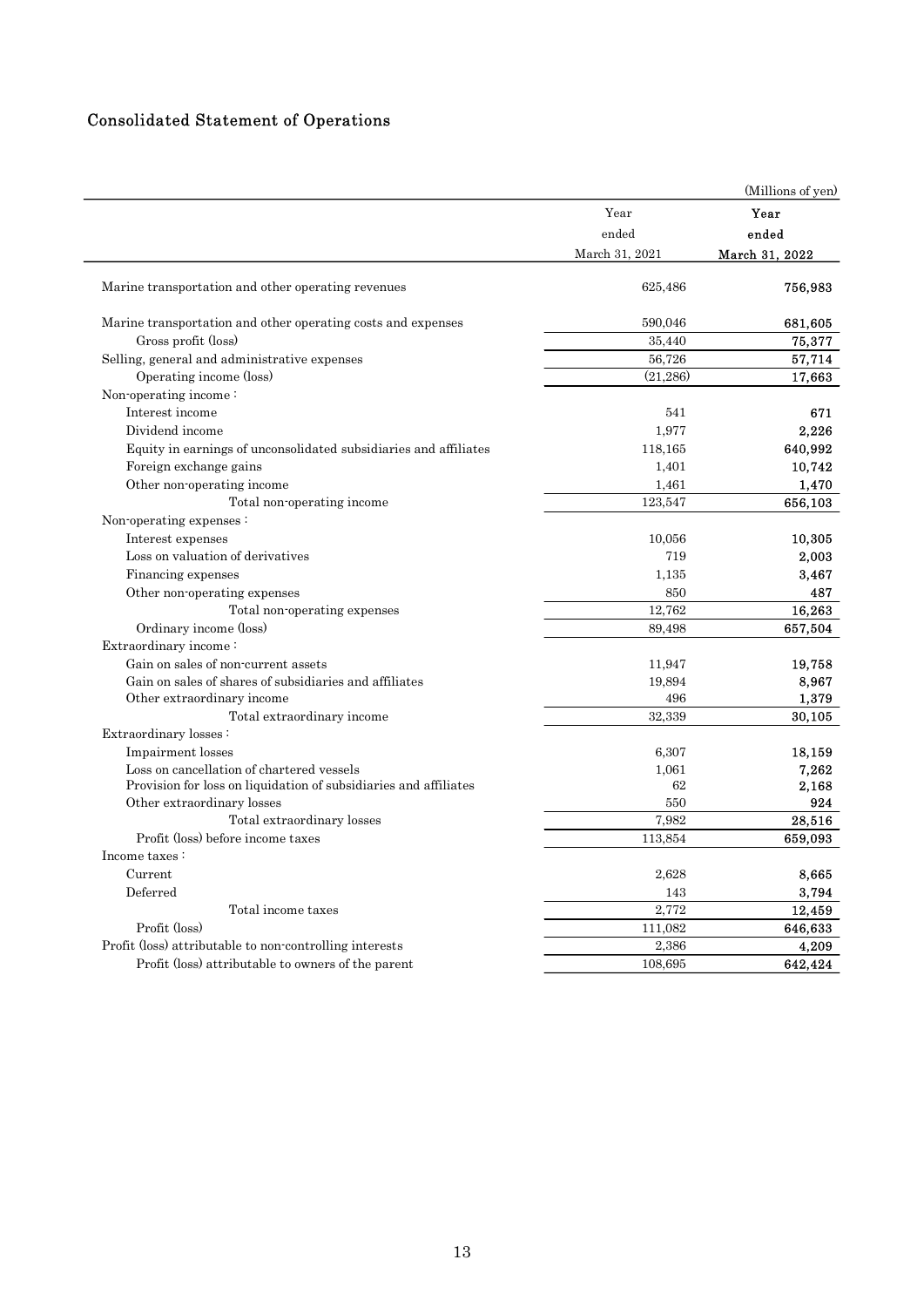| Consolidated Statement of Comprehensive Income |
|------------------------------------------------|
|------------------------------------------------|

| Consolidated Statement of Comprehensive Income                                                                                |                |                   |
|-------------------------------------------------------------------------------------------------------------------------------|----------------|-------------------|
|                                                                                                                               |                |                   |
|                                                                                                                               |                |                   |
|                                                                                                                               |                |                   |
|                                                                                                                               |                |                   |
|                                                                                                                               |                |                   |
|                                                                                                                               |                | (Millions of yen) |
|                                                                                                                               | Year           | Year              |
|                                                                                                                               | ended          | ended             |
|                                                                                                                               | March 31, 2021 | March 31, 2022    |
|                                                                                                                               |                |                   |
| Profit (loss)                                                                                                                 | 111,082        | 646,633           |
| Other Comprehensive income:                                                                                                   |                |                   |
| Net unrealized holding gain (loss) on investment securities                                                                   | 4,048          | 1,581             |
| Deferred gain (loss) on hedges                                                                                                | (756)          | 1,470             |
| Foreign currency translation adjustment                                                                                       | 6,142          | 10,959            |
| Retirement benefits liability adjustments                                                                                     | 1,813          | 881               |
| Share of other comprehensive income (loss) of unconsolidated<br>subsidiaries and affiliates accounted for using equity method | (2,374)        | 5,737             |
| Total other comprehensive income                                                                                              | 8,873          | 20,630            |
| Comprehensive income                                                                                                          | 119,956        | 667,264           |
| (Breakdown)                                                                                                                   |                |                   |
| Comprehensive income attributable to owners of parent                                                                         | 116,542        | 662,543           |
|                                                                                                                               | 3,413          | 4,720             |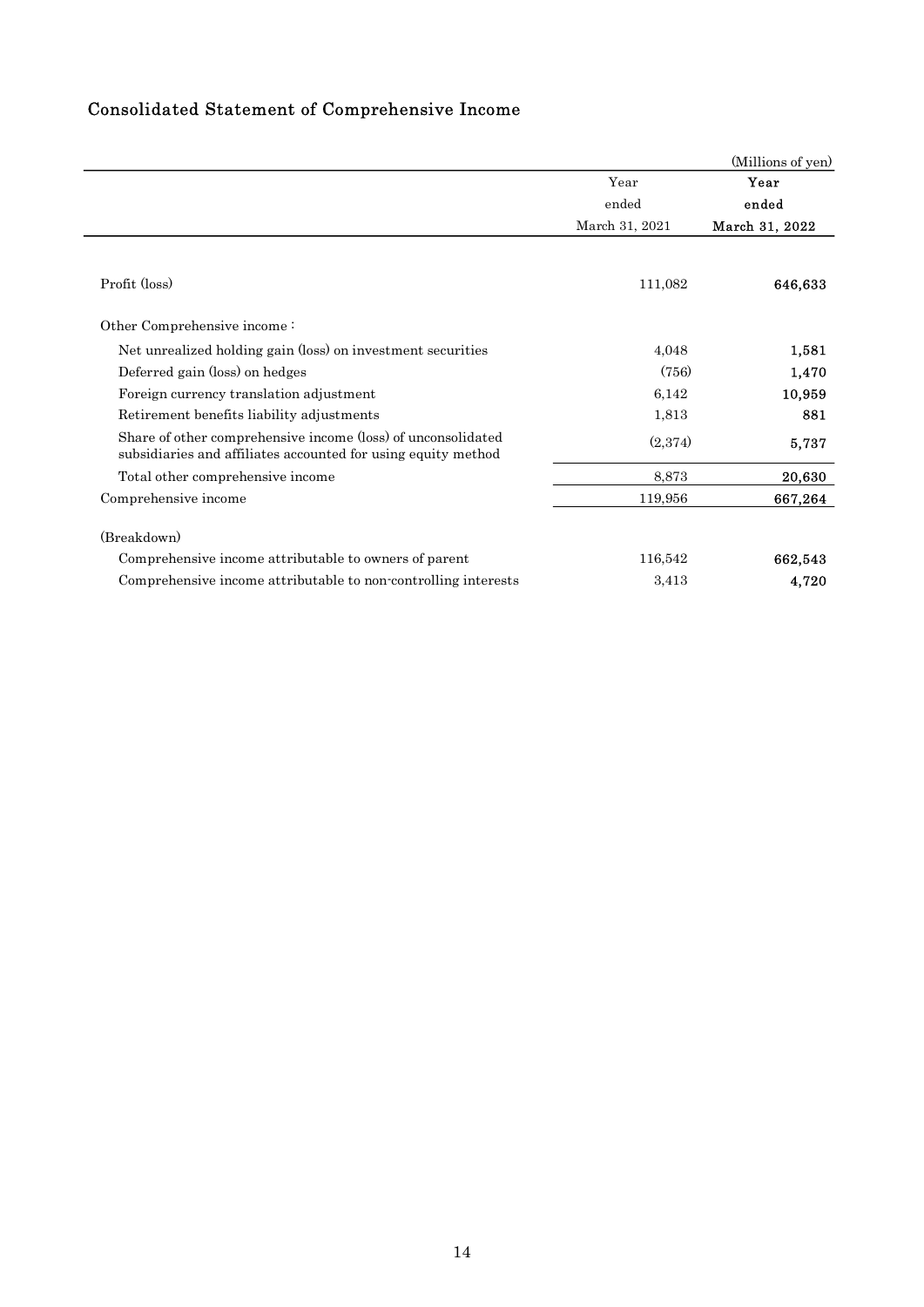#### Consolidated Statement of Changes in Net Assets

| Consolidated Statement of Changes in Net Assets                                              |                                                                       |                                |                                               |                         |                                              |                                                 |                           |                  |
|----------------------------------------------------------------------------------------------|-----------------------------------------------------------------------|--------------------------------|-----------------------------------------------|-------------------------|----------------------------------------------|-------------------------------------------------|---------------------------|------------------|
| Kawasaki Kisen Kaisha Ltd. and Consolidated Subsidiaries for the year ended March 31, 2021   |                                                                       |                                |                                               |                         | (Millions of yen)                            |                                                 |                           |                  |
|                                                                                              |                                                                       |                                | Shareholder's equity                          |                         |                                              |                                                 |                           |                  |
|                                                                                              | Common stock                                                          |                                | Retained                                      | Treasury stock          |                                              |                                                 |                           |                  |
|                                                                                              |                                                                       | Capital surplus                | earnings                                      |                         |                                              |                                                 |                           |                  |
| Balance at April 1, 2020<br>Cumulative effects of changes in accounting policies             | 75,457                                                                | 13,723                         | 22,050                                        | (2,37)                  | 108,852                                      |                                                 |                           |                  |
| Restated balance                                                                             | 75,457                                                                | 13,723                         | 22,050                                        | (2,379)                 | 108,852                                      |                                                 |                           |                  |
| Change in items during the year                                                              |                                                                       |                                |                                               |                         |                                              |                                                 |                           |                  |
| Profit (loss) attributable to owners of the parent                                           |                                                                       |                                | 108,695                                       |                         | 108,695                                      |                                                 |                           |                  |
| Purchase of treasury stock<br>Disposal of treasury stock                                     |                                                                       | (2)                            |                                               |                         | (1)                                          |                                                 |                           |                  |
|                                                                                              |                                                                       |                                |                                               |                         |                                              |                                                 |                           |                  |
| Change in ownership interest of parent due to<br>transactions with non-controlling interests |                                                                       | $575\,$                        |                                               |                         | 575                                          |                                                 |                           |                  |
| Reversal of revaluation reserve for land                                                     |                                                                       |                                |                                               |                         |                                              |                                                 |                           |                  |
| Net changes in retained earnings from changes in                                             |                                                                       |                                | (23)                                          |                         | (23)                                         |                                                 |                           |                  |
| scope of consolidation or equity method                                                      |                                                                       |                                |                                               |                         |                                              |                                                 |                           |                  |
| Net changes in items other than<br>shareholders' equity                                      |                                                                       |                                |                                               |                         |                                              |                                                 |                           |                  |
| Net changes during the year<br>Balance at March 31, 2021                                     | 75,457                                                                | $572\,$<br>14,295              | 108,672<br>130,723                            | (2,373)                 | 109,251<br>218,103                           |                                                 |                           |                  |
|                                                                                              |                                                                       |                                |                                               |                         |                                              |                                                 |                           |                  |
|                                                                                              |                                                                       |                                | Accumulated other comprehensive income (loss) |                         |                                              |                                                 |                           |                  |
|                                                                                              | Net unrealized holding gain<br>(loss) on investments in<br>securities | Deferred gain (loss) on hedges | Revaluation reserve for land                  | Translation adjustments | Retirement benefits liability<br>adjustments | Total accumulated<br>other comprehensive income | Non-controlling interests | Total net assets |
| Balance at April 1, 2020                                                                     | 148                                                                   | (3, 152)                       | 4,631                                         | (4,821)                 | (4,562)                                      | (7,756)                                         | 99,138                    | 200,234          |
| Cumulative effects of changes in accounting policies                                         |                                                                       |                                |                                               |                         |                                              |                                                 |                           |                  |
|                                                                                              | 148                                                                   | (3, 152)                       | 4,631                                         | (4,821)                 | (4,562)                                      | (7, 756)                                        | 99,138                    | 200,234          |
| Restated balance                                                                             |                                                                       |                                |                                               |                         |                                              |                                                 |                           | 108,695          |
| Change in items during the year<br>Loss attributable to owners of the parent                 |                                                                       |                                |                                               |                         |                                              |                                                 |                           |                  |
| Purchase of treasury stock                                                                   |                                                                       |                                |                                               |                         |                                              |                                                 |                           |                  |
| $\hfill$ Disposal of treasury stock                                                          |                                                                       |                                |                                               |                         |                                              |                                                 |                           |                  |
| Change in ownership interest of parent due to<br>transactions with non-controlling interests |                                                                       |                                |                                               |                         |                                              |                                                 |                           | 575              |

|                                                                                              | <sub>.</sub>                                                          |                                |                              |                                               | $\cdots$                                     |                                                 |                           |                  |
|----------------------------------------------------------------------------------------------|-----------------------------------------------------------------------|--------------------------------|------------------------------|-----------------------------------------------|----------------------------------------------|-------------------------------------------------|---------------------------|------------------|
|                                                                                              |                                                                       |                                | Shareholder's equity         |                                               |                                              |                                                 |                           |                  |
|                                                                                              | Common stock                                                          | $Capital$ surplus              | Retained<br>earnings         | Treasury stock                                | Total shareholders' equity                   |                                                 |                           |                  |
| Balance at April 1, 2020                                                                     | 75,457                                                                | 13,723                         | 22,050                       | (2,379)                                       | 108,852                                      |                                                 |                           |                  |
| Cumulative effects of changes in accounting policies                                         |                                                                       |                                |                              |                                               |                                              |                                                 |                           |                  |
| Restated balance                                                                             | 75,457                                                                | 13,723                         | 22,050                       | (2,379)                                       | 108,852                                      |                                                 |                           |                  |
| Change in items during the year                                                              |                                                                       |                                |                              |                                               |                                              |                                                 |                           |                  |
| Profit (loss) attributable to owners of the parent                                           |                                                                       |                                | 108,695                      |                                               | 108,695                                      |                                                 |                           |                  |
| Purchase of treasury stock                                                                   |                                                                       |                                |                              | (1)                                           | (1)                                          |                                                 |                           |                  |
| Disposal of treasury stock                                                                   |                                                                       | (2)                            |                              |                                               |                                              |                                                 |                           |                  |
| Change in ownership interest of parent due to<br>transactions with non-controlling interests |                                                                       | 575                            |                              |                                               | 575                                          |                                                 |                           |                  |
| Reversal of revaluation reserve for land                                                     |                                                                       |                                |                              |                                               |                                              |                                                 |                           |                  |
| Net changes in retained earnings from changes in<br>scope of consolidation or equity method  |                                                                       |                                | (23)                         |                                               | (2)                                          |                                                 |                           |                  |
| Net changes in items other than<br>shareholders' equity                                      |                                                                       |                                |                              |                                               |                                              |                                                 |                           |                  |
| Net changes during the year                                                                  |                                                                       | 572                            | 108,672                      | $-5$                                          | 109,251                                      |                                                 |                           |                  |
| Balance at March 31, 2021                                                                    | 75,457                                                                | 14,295                         | 130,723                      | (2,373)                                       | 218,103                                      |                                                 |                           |                  |
|                                                                                              |                                                                       |                                |                              |                                               |                                              |                                                 |                           |                  |
|                                                                                              |                                                                       |                                |                              | Accumulated other comprehensive income (loss) |                                              |                                                 |                           |                  |
|                                                                                              | Net unrealized holding gain<br>(loss) on investments in<br>securities | Deferred gain (loss) on hedges | Revaluation reserve for land | Translation adjustments                       | Retirement benefits liability<br>adjustments | Total accumulated<br>other comprehensive income | Non-controlling interests | Total net assets |
| Balance at April 1, 2020                                                                     | 148                                                                   | (3, 152)                       | 4,631                        | (4,821)                                       | (4,562)                                      | (7,756)                                         | 99,138                    | 200,234          |
| Cumulative effects of changes in accounting policies                                         |                                                                       |                                |                              |                                               |                                              |                                                 |                           |                  |
| Restated balance                                                                             | 148                                                                   | (3, 152)                       | 4,631                        | (4,821)                                       | (4,562)                                      | (7,756)                                         | 99,138                    | 200,234          |
| Change in items during the year                                                              |                                                                       |                                |                              |                                               |                                              |                                                 |                           |                  |
| Loss attributable to owners of the parent                                                    |                                                                       |                                |                              |                                               |                                              |                                                 |                           | 108,695          |
| Purchase of treasury stock                                                                   |                                                                       |                                |                              |                                               |                                              |                                                 |                           |                  |
| Disposal of treasury stock                                                                   |                                                                       |                                |                              |                                               |                                              |                                                 |                           |                  |
| Change in ownership interest of parent due to<br>transactions with non-controlling interests |                                                                       |                                |                              |                                               |                                              |                                                 |                           | 575              |
| Reversal of revaluation reserve for land                                                     |                                                                       |                                |                              |                                               |                                              |                                                 |                           |                  |
| Net changes in retained earnings from changes in<br>scope of consolidation or equity method  |                                                                       |                                |                              |                                               |                                              |                                                 |                           | (23)             |
| Net changes in items other than<br>shareholders' equity                                      | 3,811                                                                 | (505)                          |                              | 2,858                                         | 1,682                                        | 7,846                                           | (1,169)                   | 6,676            |
| Net changes during the year                                                                  | 3,811                                                                 | (505)                          | (0)                          | 2,858                                         | 1,682                                        | 7,846                                           | (1,169)                   | 115,928          |
| Balance at March 31, 2021                                                                    | 3,960                                                                 | (3,657)                        | 4,630                        | (1,963)                                       | (2,879)                                      | 90                                              | 97,968                    | 316,162          |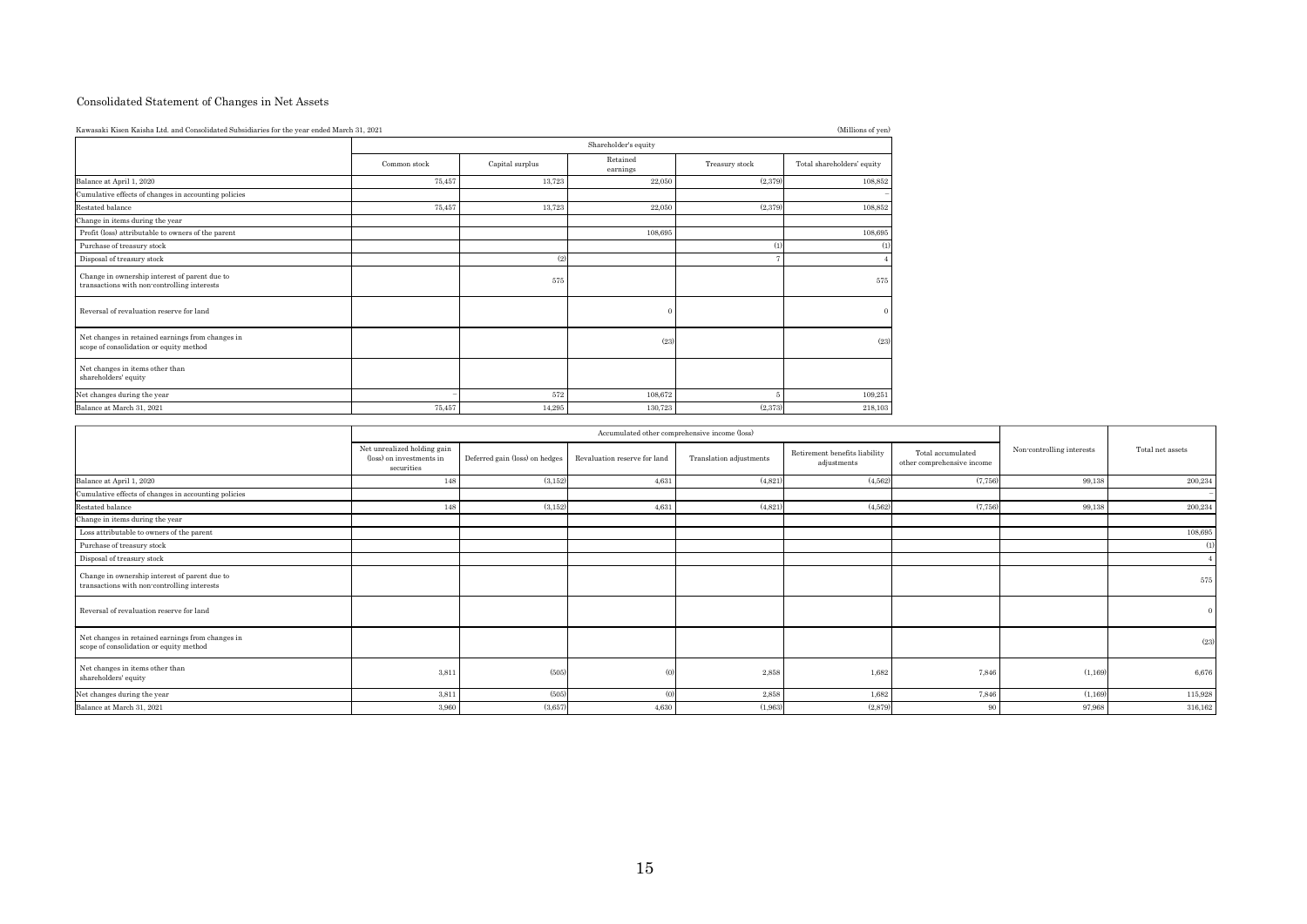#### Consolidated Statement of Changes in Net Assets

| Consolidated Statement of Changes in Net Assets                                              |                                        |                 |                                                             |                         |                               |                            |                                           |                  |
|----------------------------------------------------------------------------------------------|----------------------------------------|-----------------|-------------------------------------------------------------|-------------------------|-------------------------------|----------------------------|-------------------------------------------|------------------|
| Kawasaki Kisen Kaisha Ltd. and Consolidated Subsidiaries for the year ended March 31, 2022   |                                        |                 |                                                             |                         | (Millions of yen)             |                            |                                           |                  |
|                                                                                              |                                        |                 | Shareholder's equity                                        |                         |                               |                            |                                           |                  |
|                                                                                              | Common stock                           | Capital surplus | Retained                                                    | Treasury stock          | Total shareholders' equity    |                            |                                           |                  |
| Balance at April 1, 2021                                                                     | 75,457                                 | 14,295          | earnings<br>130,723                                         | (2,373)                 | 218,103                       |                            |                                           |                  |
| Cumulative effects of changes in accounting policies                                         |                                        |                 | 3,982                                                       |                         | 3,982                         |                            |                                           |                  |
| Restated balance                                                                             | 75,457                                 | 14,295          | 134,706                                                     | (2, 373)                | 222,085                       |                            |                                           |                  |
| Change in items during the year                                                              |                                        |                 |                                                             |                         |                               |                            |                                           |                  |
| Profit (loss) attributable to owners of the parent<br>Purchase of treasury stock             |                                        |                 | 642,424                                                     | (4)                     | 642,424<br>(4)                |                            |                                           |                  |
| Disposal of treasury stock                                                                   |                                        |                 |                                                             |                         |                               |                            |                                           |                  |
| Change in ownership interest of parent due to                                                |                                        |                 |                                                             |                         |                               |                            |                                           |                  |
| transactions with non-controlling interests                                                  |                                        | (80)            |                                                             |                         |                               |                            |                                           |                  |
|                                                                                              |                                        |                 |                                                             |                         |                               |                            |                                           |                  |
| Reversal of revaluation reserve for land                                                     |                                        |                 |                                                             |                         |                               |                            |                                           |                  |
| Net changes in retained earnings from changes in                                             |                                        |                 |                                                             |                         |                               |                            |                                           |                  |
| scope of consolidation or equity method                                                      |                                        |                 |                                                             |                         |                               |                            |                                           |                  |
| Net changes in items other than                                                              |                                        |                 |                                                             |                         |                               |                            |                                           |                  |
| shareholders' equity                                                                         |                                        |                 |                                                             |                         |                               |                            |                                           |                  |
| Net changes during the year<br>Balance at March 31, 2022                                     | $\overline{\phantom{a}}$               | (80)            | 642,424                                                     | (4)                     | 642,338                       |                            |                                           |                  |
|                                                                                              | 75,457                                 | 14,214          | 777,130                                                     | (2, 378)                | 864,424                       |                            |                                           |                  |
|                                                                                              |                                        |                 | Accumulated other comprehensive income (loss)               |                         |                               |                            |                                           |                  |
|                                                                                              | Net unrealized holding gain            |                 |                                                             |                         | Retirement benefits liability | Total accumulated          | $\mbox{Non-controlling}\xspace$ interests | Total net assets |
|                                                                                              | (loss) on investments in<br>securities |                 | Deferred gain (loss) on hedges Revaluation reserve for land | Translation adjustments | adjustments                   | other comprehensive income |                                           |                  |
| Balance at April 1, $2021\,$                                                                 | 3,960                                  | (3,657)         | 4,630                                                       | (1,963)                 | (2,879)                       | - 90                       | 97,968                                    | 316,162          |
| Cumulative effects of changes in accounting policies                                         |                                        |                 |                                                             |                         |                               |                            | 88                                        | 4,070            |
| Restated balance                                                                             | 3,960                                  | (3,657)         | 4,630                                                       | (1,963)                 | (2,879)                       | 90                         | 98,056                                    | 320,233          |
|                                                                                              |                                        |                 |                                                             |                         |                               |                            |                                           | 642,424          |
| Change in items $\overline{\operatorname{during}}$ the year                                  |                                        |                 |                                                             |                         |                               |                            |                                           | $\mathbf{u}$     |
| Profit (loss) attributable to owners of the parent                                           |                                        |                 |                                                             |                         |                               |                            |                                           |                  |
| Purchase of treasury stock<br>Disposal of treasury stock                                     |                                        |                 |                                                             |                         |                               |                            |                                           | (80)             |
|                                                                                              |                                        |                 |                                                             |                         |                               |                            |                                           |                  |
| Change in ownership interest of parent due to<br>transactions with non-controlling interests |                                        |                 |                                                             |                         |                               |                            |                                           |                  |

| Change in ownership interest of parent due to<br>transactions with non-controlling interests |                                                                       | (80)                           |                                                                               |                         | (80)                                         |                                                 |                           |                    |
|----------------------------------------------------------------------------------------------|-----------------------------------------------------------------------|--------------------------------|-------------------------------------------------------------------------------|-------------------------|----------------------------------------------|-------------------------------------------------|---------------------------|--------------------|
| Reversal of revaluation reserve for land                                                     |                                                                       |                                |                                                                               |                         |                                              |                                                 |                           |                    |
| Net changes in retained earnings from changes in<br>scope of consolidation or equity method  |                                                                       |                                | f.                                                                            |                         | (0)                                          |                                                 |                           |                    |
| Net changes in items other than<br>shareholders' equity                                      |                                                                       |                                |                                                                               |                         |                                              |                                                 |                           |                    |
| Net changes during the year                                                                  |                                                                       | (80)                           | 642,424                                                                       | $\omega$                | 642,338                                      |                                                 |                           |                    |
| Balance at March 31, 2022                                                                    | 75,457                                                                | 14,214                         | 777,130                                                                       | (2,378)                 | 864,424                                      |                                                 |                           |                    |
|                                                                                              |                                                                       |                                |                                                                               |                         |                                              |                                                 |                           |                    |
|                                                                                              | Net unrealized holding gain<br>(loss) on investments in<br>securities | Deferred gain (loss) on hedges | Accumulated other comprehensive income (loss)<br>Revaluation reserve for land | Translation adjustments | Retirement benefits liability<br>adjustments | Total accumulated<br>other comprehensive income | Non-controlling interests | Total net assets   |
| Balance at April 1, 2021                                                                     | 3,960                                                                 | (3,657)                        | 4,630                                                                         | (1,963)                 | (2,879)                                      | 90                                              | 97,968                    | 316,162            |
| Cumulative effects of changes in accounting policies                                         |                                                                       |                                |                                                                               |                         |                                              |                                                 | 88                        | 4,070              |
| Restated balance                                                                             | 3,960                                                                 | (3,657)                        | 4,630                                                                         | (1,963)                 | (2,879)                                      | 90                                              | 98,056                    | 320,233            |
| Change in items during the year                                                              |                                                                       |                                |                                                                               |                         |                                              |                                                 |                           |                    |
| Profit (loss) attributable to owners of the parent                                           |                                                                       |                                |                                                                               |                         |                                              |                                                 |                           | 642,424            |
| Purchase of treasury stock                                                                   |                                                                       |                                |                                                                               |                         |                                              |                                                 |                           | $\left( 4 \right)$ |
| Disposal of treasury stock                                                                   |                                                                       |                                |                                                                               |                         |                                              |                                                 |                           |                    |
| Change in ownership interest of parent due to<br>transactions with non-controlling interests |                                                                       |                                |                                                                               |                         |                                              |                                                 |                           | (80)               |
| Reversal of revaluation reserve for land                                                     |                                                                       |                                |                                                                               |                         |                                              |                                                 |                           |                    |
| Net changes in retained earnings from changes in<br>scope of consolidation or equity method  |                                                                       |                                |                                                                               |                         |                                              |                                                 |                           | (0)                |
| Net changes in items other than<br>shareholders' equity                                      | 1,514                                                                 | 2,764                          |                                                                               | 14,917                  | 923                                          | 20,119                                          | 2,191                     | 22,311             |
| Net changes during the year                                                                  | 1,514                                                                 | 2,764                          |                                                                               | 14,917                  | 923                                          | 20,119                                          | 2,191                     | 664,649            |
|                                                                                              | 5,474                                                                 | (893)                          | 4,630                                                                         | 12,954                  | (1,956)                                      | 20,209                                          | 100,248                   | 984,882            |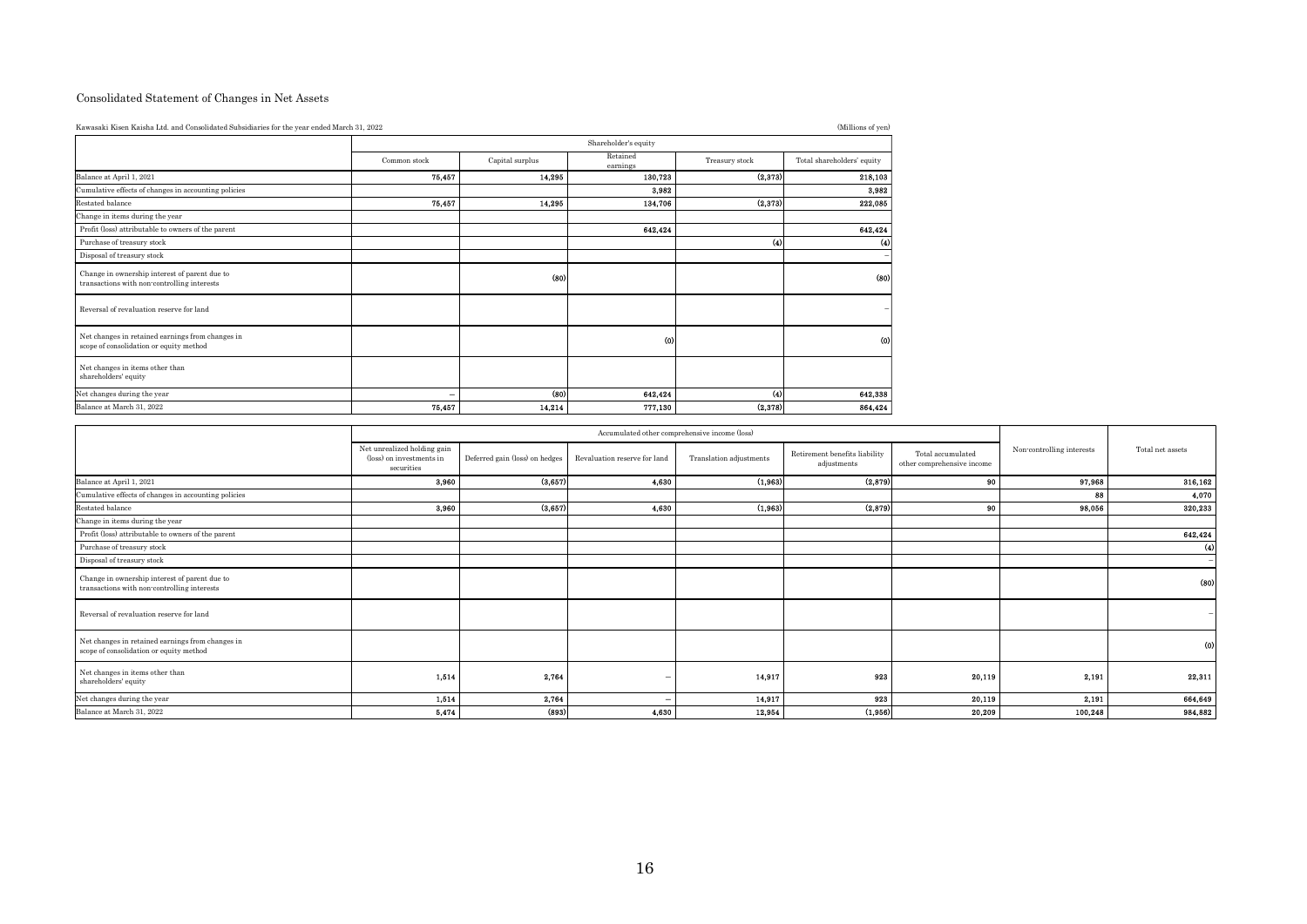## Consolidated Statement of Cash Flows

|                                                                                          |                | (Millions of yen)    |
|------------------------------------------------------------------------------------------|----------------|----------------------|
|                                                                                          | Year           | Year                 |
|                                                                                          | ended          | ended                |
|                                                                                          | March 31, 2021 | March 31, 2022       |
| Cash flows from operating activities:                                                    |                |                      |
| Profit (loss) before income taxes                                                        | 113,854        | 659,093              |
| Depreciation and amortization                                                            | 43,869         | 42,821               |
| Increase (decrease) in liability for retirement benefits                                 | (739)          | (99)                 |
| (Increase) decrease in asset for retirement benefits                                     | (256)          | (371)                |
| Increase (decrease) in retirement benefits liability adjustments                         | 1,930          | 980                  |
| Increase (decrease) in provision for directors' and audit and supervisory board          |                |                      |
| members' retirement benefits                                                             | (9)            | (185)                |
| Increase (decrease) in provision for periodic dry docking of vessels                     | 327            | 1,463                |
| Increase (decrease) in provision for loss on chartering contracts                        | (917)          | (1,652)              |
| Interest and dividend income                                                             | (2,519)        | (2,898)              |
| Interest expenses                                                                        | 10,056         | 10,305               |
|                                                                                          | (1, 482)       | (8, 291)             |
| Foreign exchange losses (gains)                                                          |                |                      |
| Impairment losses                                                                        | 6,307          | 18,159<br>(640, 992) |
| Equity in (earnings) losses of unconsolidated subsidiaries and affiliates                | (118, 165)     |                      |
| Loss on cancellation of chartered vessels                                                | 1,061          | 7,262                |
| Provision for loss on liquidation of subsidiaries and affiliates                         | 62             | 2,168                |
| (Gain) loss on sales of vessels, property and equipment                                  | (11, 923)      | (19, 756)            |
| Gain on sales of shares of subsidiaries and affiliates                                   | (19,893)       | (8,967)              |
| (Increase) decrease in accounts and notes receivable-trade                               | (2,109)        |                      |
| (Increase) decrease in accounts and notes receivable trade and contract assets           |                | (28, 855)            |
| (Increase) decrease in inventories                                                       | 3,039          | (14, 024)            |
| (Increase) decrease in other current assets                                              | (2,853)        | 1,754                |
| Increase (decrease) in accounts and notes payable-trade                                  | 8,039          | 2,524                |
| Increase (decrease) in other current liabilities                                         | 1,277          | 8,097                |
| Other, net                                                                               | (456)          | 940                  |
| Subtotal                                                                                 | 28,498         | $\frac{1}{29,476}$   |
| Interest and dividends received                                                          | 19,938         | 217,357              |
| Interest expenses paid                                                                   | (10,039)       | (10, 435)            |
| Payments for cancellation of chartered vessels                                           | (1,061)        | (6, 715)             |
| Payments related to the Anti-Monopoly Act                                                | (630)          | (328)                |
| Income taxes paid                                                                        | (3,308)        | (2,894)              |
| Net cash provided by (used in) operating activities                                      | 33,397         | 226,460              |
| Cash flows from investing activities:                                                    |                |                      |
|                                                                                          |                | (6,588)              |
| Payments into time deposits                                                              | (5, 199)       |                      |
| Proceeds from withdrawal of time deposits                                                | 6,535          | 6,114                |
| Purchases of marketable securities and investment securities                             | (237)          | (4, 249)             |
| Proceeds from sales of marketable securities and investment securities                   | 296            | 252                  |
| Proceeds from sales of shares of subsidiaries resulting in change in scope of            | 25,784         | 2,810                |
| consolidation                                                                            |                |                      |
| Purchase of vessels, property and equipment                                              | (41, 718)      | (41, 140)            |
| Proceeds from sales of vessels, property and equipment                                   | 41,369         | 46,382               |
| Purchase of intangible assets                                                            | (405)          | (821)                |
| Payments of long-term loans receivable                                                   | (4,309)        | (6, 824)             |
| Collection of long-term loans receivable                                                 | 1,906          | 1,331                |
| Other, net                                                                               | (7,033)        | (3, 115)             |
| Net cash provided by (used in) investing activities                                      | 16,987         | (5, 848)             |
|                                                                                          |                |                      |
| Cash flows from financing activities:                                                    |                |                      |
| Increase (decrease) in short-term loans, net                                             | (921)          | (244)                |
| Proceeds from long-term loans                                                            | 110,274        | 76,339               |
| Repayments of long-term loans and obligations under finance leases                       | (140, 191)     | (190, 309)           |
| Redemption of bonds                                                                      | (3,000)        |                      |
| Cash dividends paid to non-controlling interests                                         | (849)          | (1, 124)             |
|                                                                                          |                |                      |
| Purchase of shares of subsidiaries not resulting in change in scope of consolidation     | (241)          | (663)                |
|                                                                                          |                |                      |
| Proceeds from sales of shares of subsidiaries not resulting in change in scope of        | $\overline{4}$ | 14                   |
| consolidation                                                                            |                |                      |
| Other, net                                                                               | 78             | (13)                 |
| Net cash provided by (used in) financing activities                                      | (34, 845)      | (116,001)            |
| Effect of exchange rate changes on cash and cash equivalents                             | 2,527          | 9,705                |
|                                                                                          |                |                      |
| Net increase (decrease) in cash and cash equivalents                                     | 18,066         | 114,314              |
| Cash and cash equivalents at beginning of the year                                       | 111,933        | 130,001              |
| Increase in cash and cash equivalents arising from initial consolidation of subsidiaries | 1              | 1                    |
|                                                                                          |                |                      |
| Cash and cash equivalents at end of the period                                           | 130,001        | 244,316              |